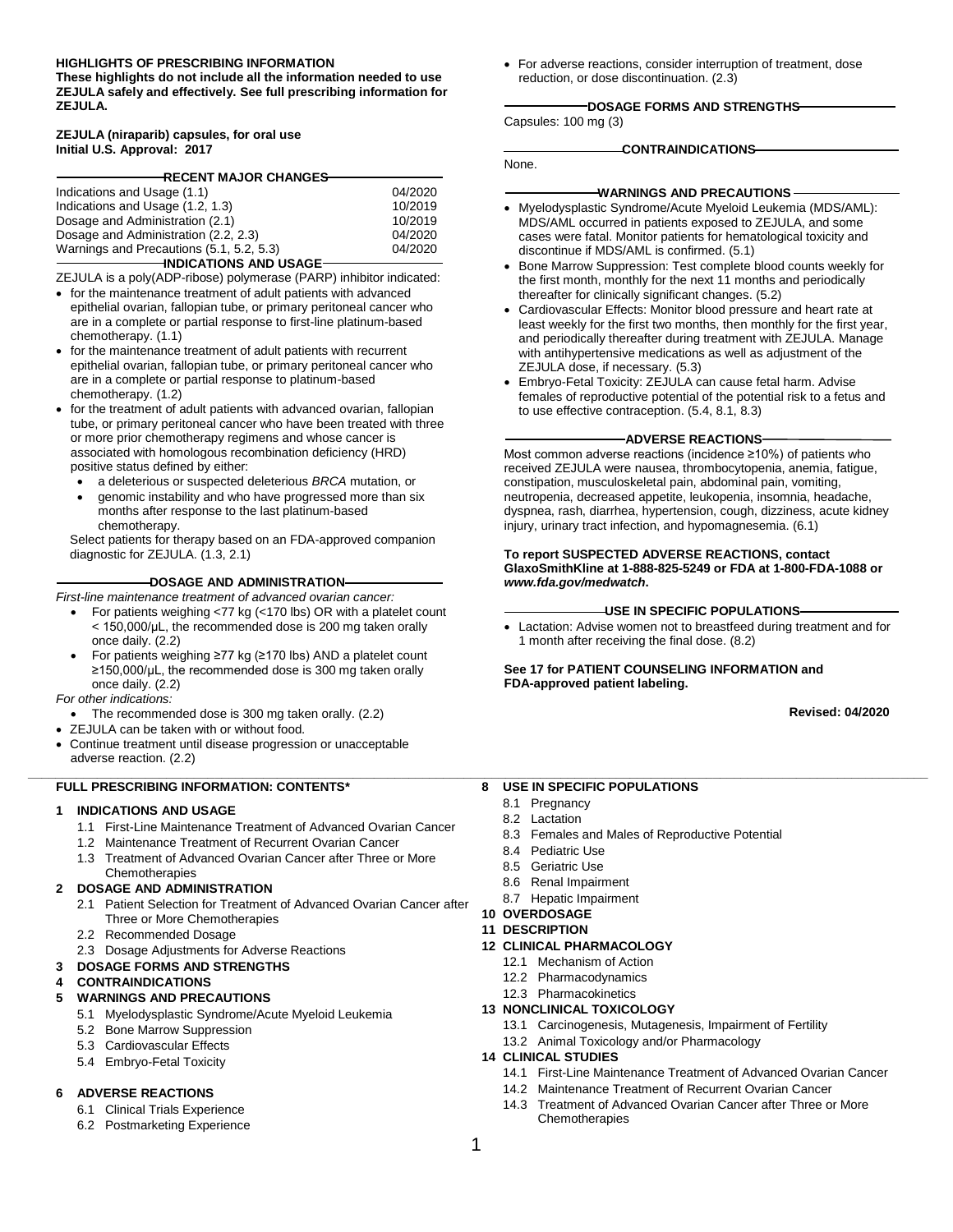#### **\_\_\_\_\_\_\_\_\_\_\_\_\_\_\_\_\_\_\_\_\_\_\_\_\_\_\_\_\_\_\_\_\_\_\_\_\_\_\_\_\_\_\_\_\_\_\_\_\_\_\_\_\_\_\_\_\_\_\_\_\_\_\_\_\_\_\_\_\_\_\_\_\_\_\_\_\_\_\_\_\_\_\_\_\_\_\_\_\_\_\_\_\_\_\_\_\_\_\_\_\_\_\_\_\_\_\_\_\_\_\_\_\_\_\_\_\_\_\_\_\_\_\_\_\_\_\_\_\_\_ FULL PRESCRIBING INFORMATION**

#### **1 INDICATIONS AND USAGE**

#### **1.1 First-Line Maintenance Treatment of Advanced Ovarian Cancer**

ZEJULA is indicated for the maintenance treatment of adult patients with advanced epithelial ovarian, fallopian tube, or primary peritoneal cancer who are in a complete or partial response to first-line platinum-based chemotherapy.

#### **1.2 Maintenance Treatment of Recurrent Ovarian Cancer**

ZEJULA is indicated for the maintenance treatment of adult patients with recurrent epithelial ovarian, fallopian tube, or primary peritoneal cancer who are in a complete or partial response to platinum-based chemotherapy.

#### **1.3 Treatment of Advanced Ovarian Cancer after Three or More Chemotherapies**

ZEJULA is indicated for the treatment of adult patients with advanced ovarian, fallopian tube, or primary peritoneal cancer who have been treated with three or more prior chemotherapy regimens and whose cancer is associated with homologous recombination deficiency (HRD) positive status defined by either:

- a deleterious or suspected deleterious *BRCA* mutation, or
- genomic instability and who have progressed more than six months after response to the last platinum-based chemotherapy *[see Clinical Studies (14.3)]*.

Select patients for therapy based on an FDA-approved companion diagnostic for ZEJULA.

#### **2 DOSAGE AND ADMINISTRATION**

#### **2.1 Patient Selection for Treatment of Advanced Ovarian Cancer after Three or More Chemotherapies**

Select patients for treatment of advanced ovarian cancer after three or more chemotherapy regimens associated with HRD positive status based on either deleterious or suspected deleterious *BRCA* mutation and/or genomic instability score (GIS) *[see Clinical Studies (14.3)*].

Information on FDA-approved tests for the detection of either deleterious or suspected deleterious *BRCA* mutation or genomic instability for this indication is available at: http://www.fda.gov/CompanionDiagnostics.

#### **2.2 Recommended Dosage**

Continue ZEJULA treatment until disease progression or unacceptable toxicity.

Instruct patients to take their dose of ZEJULA at approximately the same time each day. Advise patients to swallow each capsule whole and not to chew, crush, or split ZEJULA prior to swallowing. ZEJULA may be taken with or without food. Bedtime administration may be a potential method for managing nausea.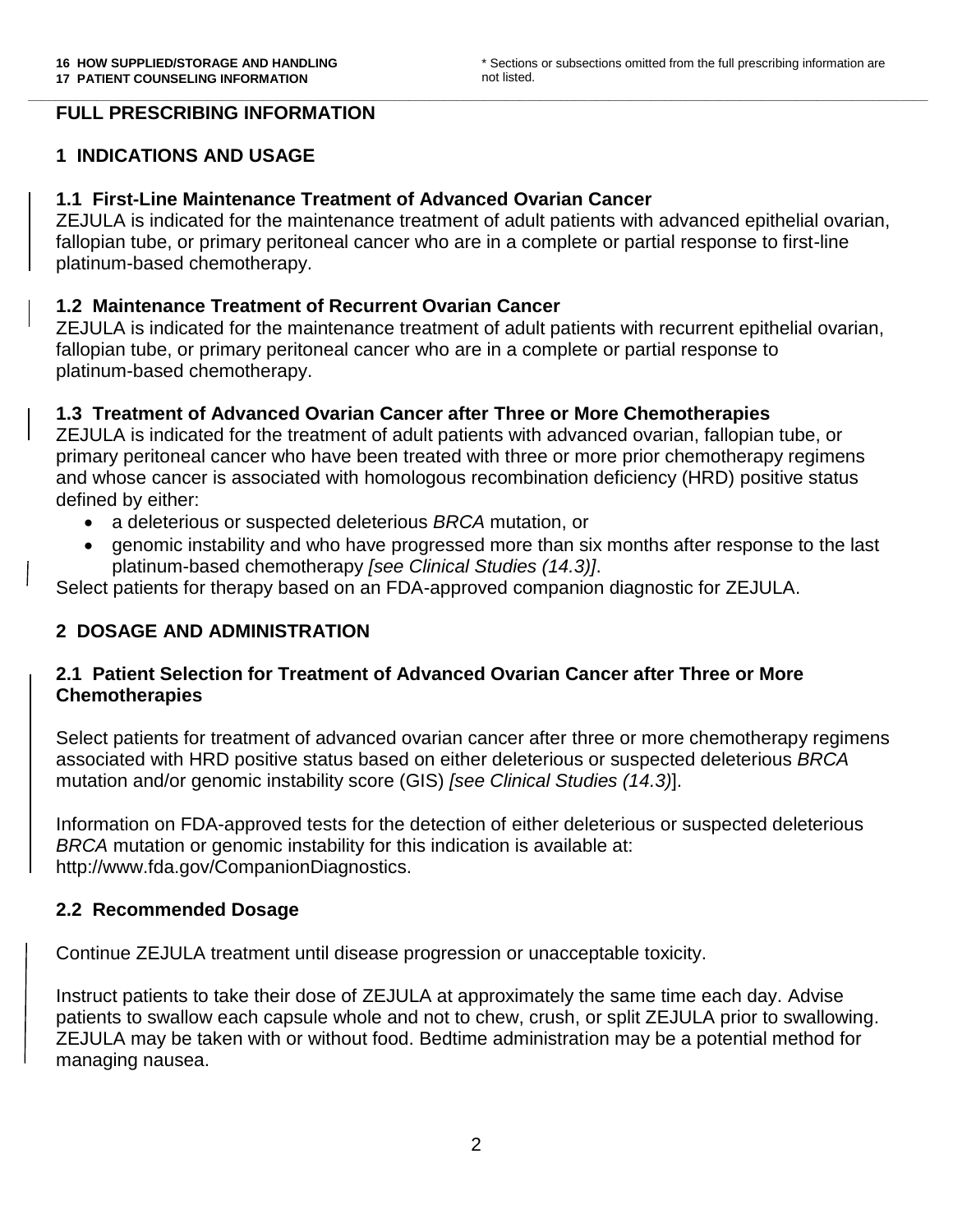In the case of a missed dose of ZEJULA, instruct patients to take their next dose at its regularly scheduled time. If a patient vomits or misses a dose of ZEJULA, an additional dose should not be taken.

## *First-Line Maintenance Treatment of Advanced Ovarian Cancer*

- For patients weighing less than 77 kg (170 lbs) OR with a platelet count of less than 150,000/μL, the recommended dose is 200 mg (two 100-mg capsules) taken orally once daily.
- For patients weighing greater than or equal to 77 kg (170 lbs) AND who have a platelet count greater than or equal to 150,000/μL, the recommended dose is 300 mg (three 100-mg capsules) taken orally once daily.

For the maintenance treatment of advanced ovarian cancer, patients should start treatment with ZEJULA no later than 12 weeks after their most recent platinum-containing regimen.

## *Maintenance Treatment of Recurrent Ovarian Cancer*

The recommended dose of ZEJULA is 300 mg (three 100-mg capsules) taken orally once daily.

For the maintenance treatment of recurrent ovarian cancer, patients should start treatment with ZEJULA no later than 8 weeks after their most recent platinum-containing regimen.

*Treatment of Advanced Ovarian Cancer after Three or More Chemotherapies* The recommended dose of ZEJULA is 300 mg (three 100-mg capsules) taken orally once daily.

## **2.3 Dosage Adjustments for Adverse Reactions**

To manage adverse reactions, consider interruption of treatment, dose reduction, or dose discontinuation. The recommended dose modifications for adverse reactions are listed in Tables 1, 2 and 3.

| <b>Table 1: Recommended Dose Modifications for Adverse Reactions</b> |                                                  |                                                  |  |  |  |  |
|----------------------------------------------------------------------|--------------------------------------------------|--------------------------------------------------|--|--|--|--|
| <b>Starting dose level</b>                                           | 200 mg                                           | 300 mg                                           |  |  |  |  |
| First dose reduction                                                 | 100 mg/day <sup>a</sup> (one 100-mg)<br>capsule) | 200 mg/day (two 100-mg)<br>capsules)             |  |  |  |  |
| Second dose reduction                                                | Discontinue medication.                          | 100 mg/day <sup>a</sup> (one 100-mg)<br>capsule) |  |  |  |  |

<sup>a</sup>lf further dose reduction below 100 mg/day is required, discontinue ZEJULA.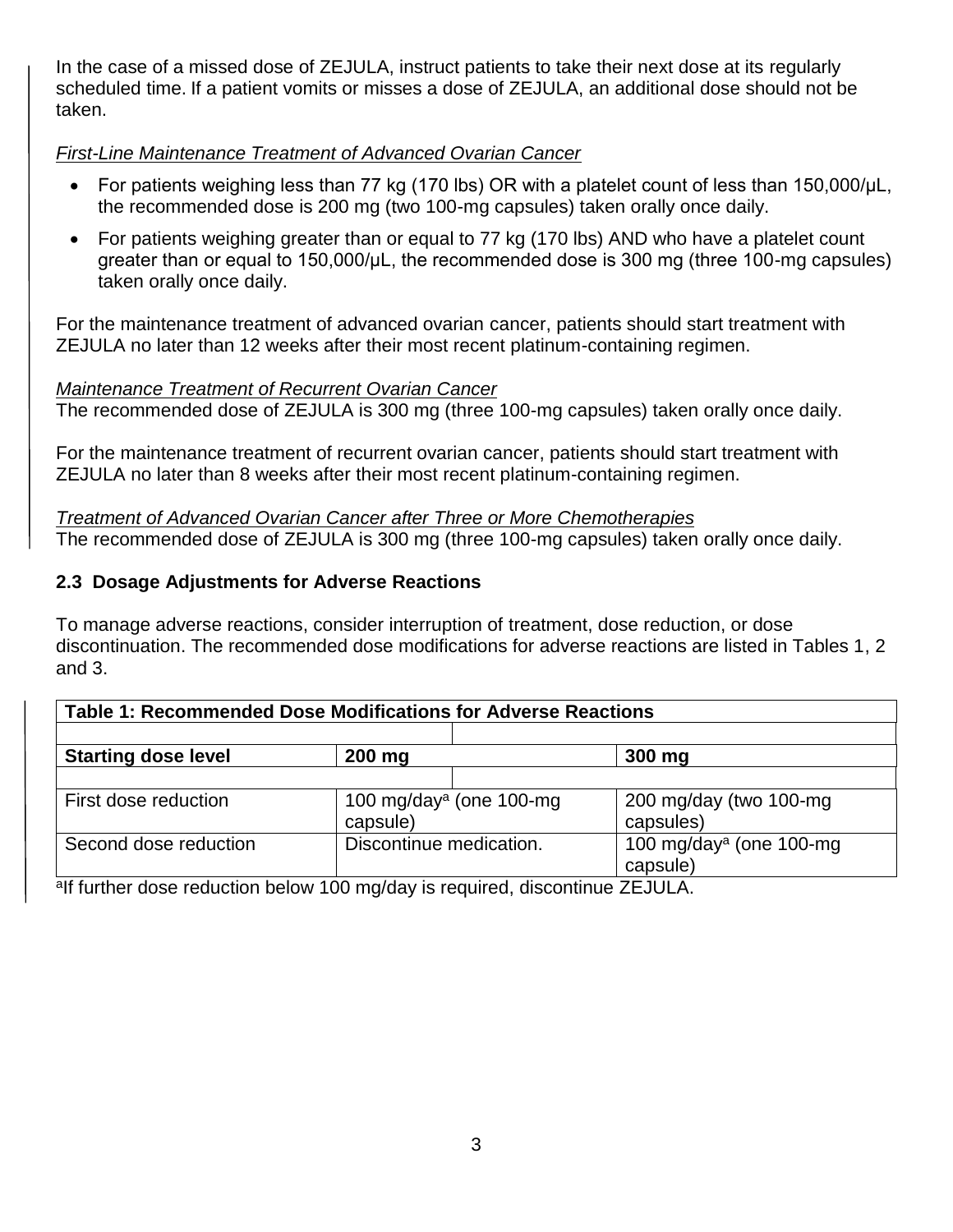| Table 2: Dose Modifications for Non-Hematologic Adverse Reactions                                                                                                                                                               |                                                                                                                                                         |  |  |  |
|---------------------------------------------------------------------------------------------------------------------------------------------------------------------------------------------------------------------------------|---------------------------------------------------------------------------------------------------------------------------------------------------------|--|--|--|
| Non-hematologic CTCAE <sup><math>a</math></sup> $\geq$ Grade 3 adverse reaction<br>where prophylaxis is not considered feasible or adverse<br>reaction persists despite treatment                                               | Withhold ZEJULA for a<br>$\bullet$<br>maximum of 28 days or until<br>resolution of adverse reaction.<br>Resume ZEJULA at a reduced<br>dose per Table 1. |  |  |  |
| $CTCAE \geq Grade$ 3 treatment-related adverse reaction<br>lasting more than 28 days while patient is administered<br>ZEJULA 100 mg/day                                                                                         | Discontinue medication.                                                                                                                                 |  |  |  |
| $20TORF$ $0.5$ $0.5$ $0.5$ $0.5$ $0.5$ $0.5$ $0.5$ $0.5$ $0.5$ $0.5$ $0.5$ $0.5$ $0.5$ $0.5$ $0.5$ $0.5$ $0.5$ $0.5$ $0.5$ $0.5$ $0.5$ $0.5$ $0.5$ $0.5$ $0.5$ $0.5$ $0.5$ $0.5$ $0.5$ $0.5$ $0.5$ $0.5$ $0.5$ $0.5$ $0.5$ $0.$ |                                                                                                                                                         |  |  |  |

<sup>a</sup>CTCAE=Common Terminology Criteria for Adverse Events

### **Table 3: Dose Modifications for Hematologic Adverse Reactions**

Monitor complete blood counts weekly for the first month, monthly for the next 11 months of treatment and periodically after this time *[see Warnings and Precautions (5.1)]*.

|                                                       | First occurrence:<br>• Withhold ZEJULA for a maximum of 28 days and<br>monitor blood counts weekly until platelet counts return<br>to ≥100,000/µL.<br>• Resume ZEJULA at same or reduced dose per Table 1.<br>• If platelet count is $<$ 75,000/ $\mu$ L, resume at a reduced<br>dose.                                                                                                                                                                                 |
|-------------------------------------------------------|------------------------------------------------------------------------------------------------------------------------------------------------------------------------------------------------------------------------------------------------------------------------------------------------------------------------------------------------------------------------------------------------------------------------------------------------------------------------|
| Platelet count <100,000/µL                            | Second occurrence:<br>• Withhold ZEJULA for a maximum of 28 days and<br>monitor blood counts weekly until platelet counts return<br>to ≥100,000/µL.<br>• Resume ZEJULA at a reduced dose per Table 1.<br>• Discontinue ZEJULA if the platelet count has not<br>returned to acceptable levels within 28 days of the<br>dose interruption period, or if the patient has already                                                                                          |
|                                                       | undergone dose reduction to 100 mg once daily. <sup>a</sup>                                                                                                                                                                                                                                                                                                                                                                                                            |
| Neutrophil <1,000/µL or<br>Hemoglobin <8 g/dL         | • Withhold ZEJULA for a maximum of 28 days and<br>monitor blood counts weekly until neutrophil counts<br>return to ≥1,500/µL or hemoglobin returns to ≥9 g/dL.<br>• Resume ZEJULA at a reduced dose per Table 1.<br>• Discontinue ZEJULA if neutrophils and/or hemoglobin<br>have not returned to acceptable levels within 28 days<br>of the dose interruption period, or if the patient has<br>already undergone dose reduction to 100 mg once<br>daily. <sup>a</sup> |
| Hematologic adverse reaction<br>requiring transfusion | • For patients with platelet count $\leq 10,000/\mu L$ , platelet<br>transfusion should be considered. If there are other risk<br>factors such as co-administration of anticoagulation or<br>antiplatelet drugs, consider interrupting these drugs<br>and/or transfusion at a higher platelet count.<br>• Resume ZEJULA at a reduced dose.                                                                                                                             |

<sup>a</sup>lf myelodysplastic syndrome or acute myeloid leukemia (MDS/AML) is confirmed, discontinue ZEJULA *[see Warnings and Precautions (5.1, 5.2)].*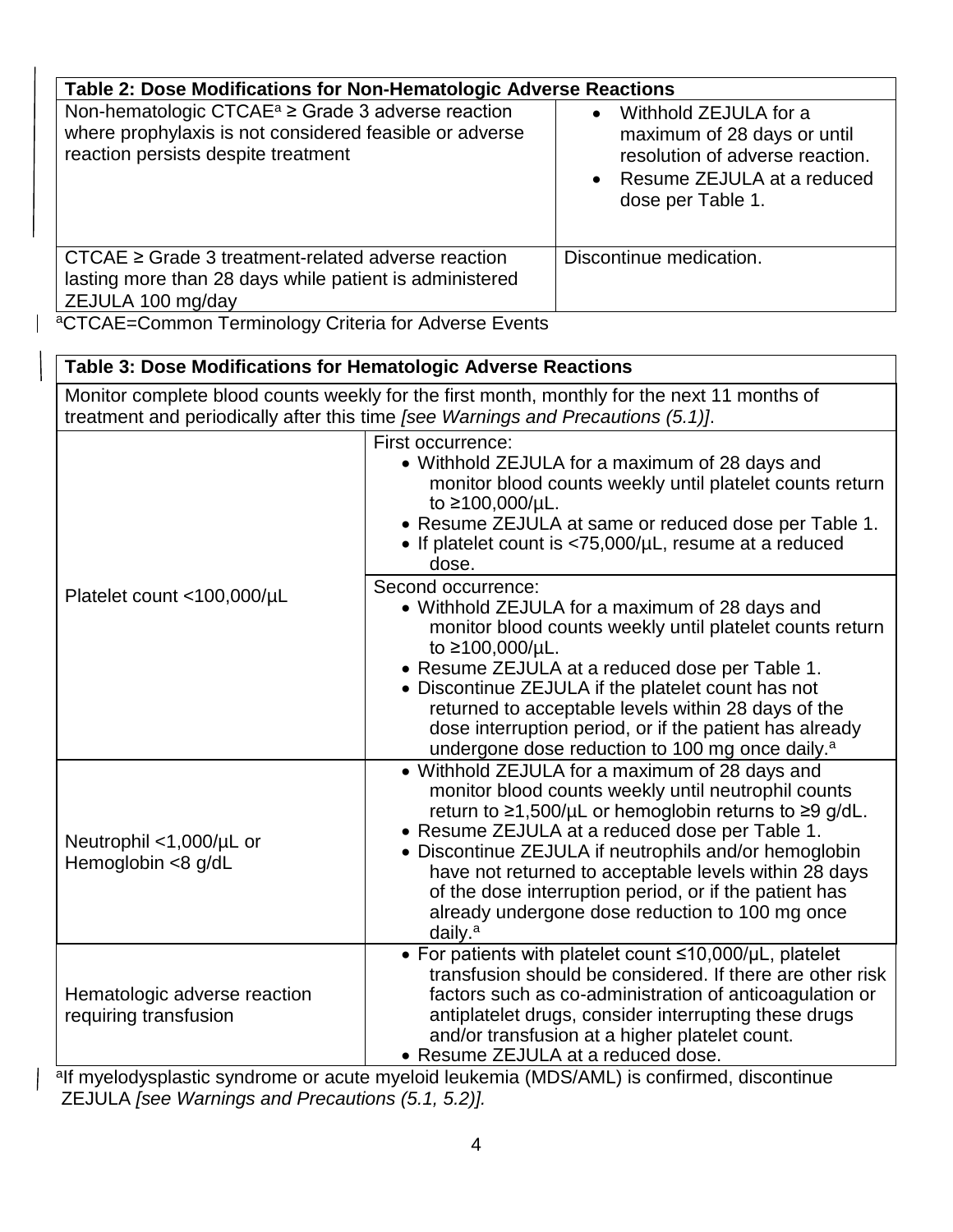### **3 DOSAGE FORMS AND STRENGTHS**

100 mg capsule having a white body with "100 mg" printed in black ink, and a purple cap with "Niraparib" printed in white ink.

## **4 CONTRAINDICATIONS**

None.

## **5 WARNINGS AND PRECAUTIONS**

## **5.1 Myelodysplastic Syndrome/Acute Myeloid Leukemia**

Myelodysplastic Syndrome/Acute Myeloid Leukemia (MDS/AML), including cases with fatal outcome, have been reported in patients who received ZEJULA monotherapy in clinical trials. In 1785 patients treated with ZEJULA in clinical trials, MDS/AML occurred in 15 patients (0.8%).

The duration of therapy with ZEJULA in patients who developed secondary MDS/cancer therapyrelated AML varied from 0.5 months to 4.9 years. All of these patients had received previous chemotherapy with platinum agents and/or other DNA-damaging agents including radiotherapy. Discontinue ZEJULA if MDS/AML is confirmed.

## **5.2 Bone Marrow Suppression**

Hematologic adverse reactions (thrombocytopenia, anemia and neutropenia) have been reported in patients treated with ZEJULA.

In PRIMA, the overall incidence of Grade ≥3 thrombocytopenia, anemia and neutropenia were reported, respectively, in 39%, 31%, and 21% of patients receiving ZEJULA. Discontinuation due to thrombocytopenia, anemia, and neutropenia occurred, respectively, in 4%, 2%, and 2% of patients. In patients who were administered a starting dose of ZEJULA based on baseline weight or platelet count, Grade ≥3 thrombocytopenia, anemia and neutropenia were reported, respectively, in 22%, 23%, and 15% of patients receiving ZEJULA. Discontinuation due to thrombocytopenia, anemia, and neutropenia occurred, respectively, in 3%, 3%, and 2% of patients.

In NOVA, Grade ≥3 thrombocytopenia, anemia and neutropenia were reported, respectively, in 29%, 25%, and 20% of patients receiving ZEJULA. Discontinuation due to thrombocytopenia, anemia, and neutropenia occurred, respectively, in 3%, 1%, and 2% of patients.

In QUADRA, Grade ≥3 thrombocytopenia, anemia and neutropenia were reported, respectively, in 28%, 27%, and 13% of patients receiving ZEJULA. Discontinuation due to thrombocytopenia, anemia, and neutropenia occurred, respectively, in 4%, 2%, and 1% of patients.

Do not start ZEJULA until patients have recovered from hematological toxicity caused by previous chemotherapy ( $\leq$  Grade 1). Monitor complete blood counts weekly for the first month, monthly for the next 11 months of treatment, and periodically after this time. If hematological toxicities do not resolve within 28 days following interruption, discontinue ZEJULA, and refer the patient to a hematologist for further investigations, including bone marrow analysis and blood sample for cytogenetics *[see Dosage and Administration (2.3)].*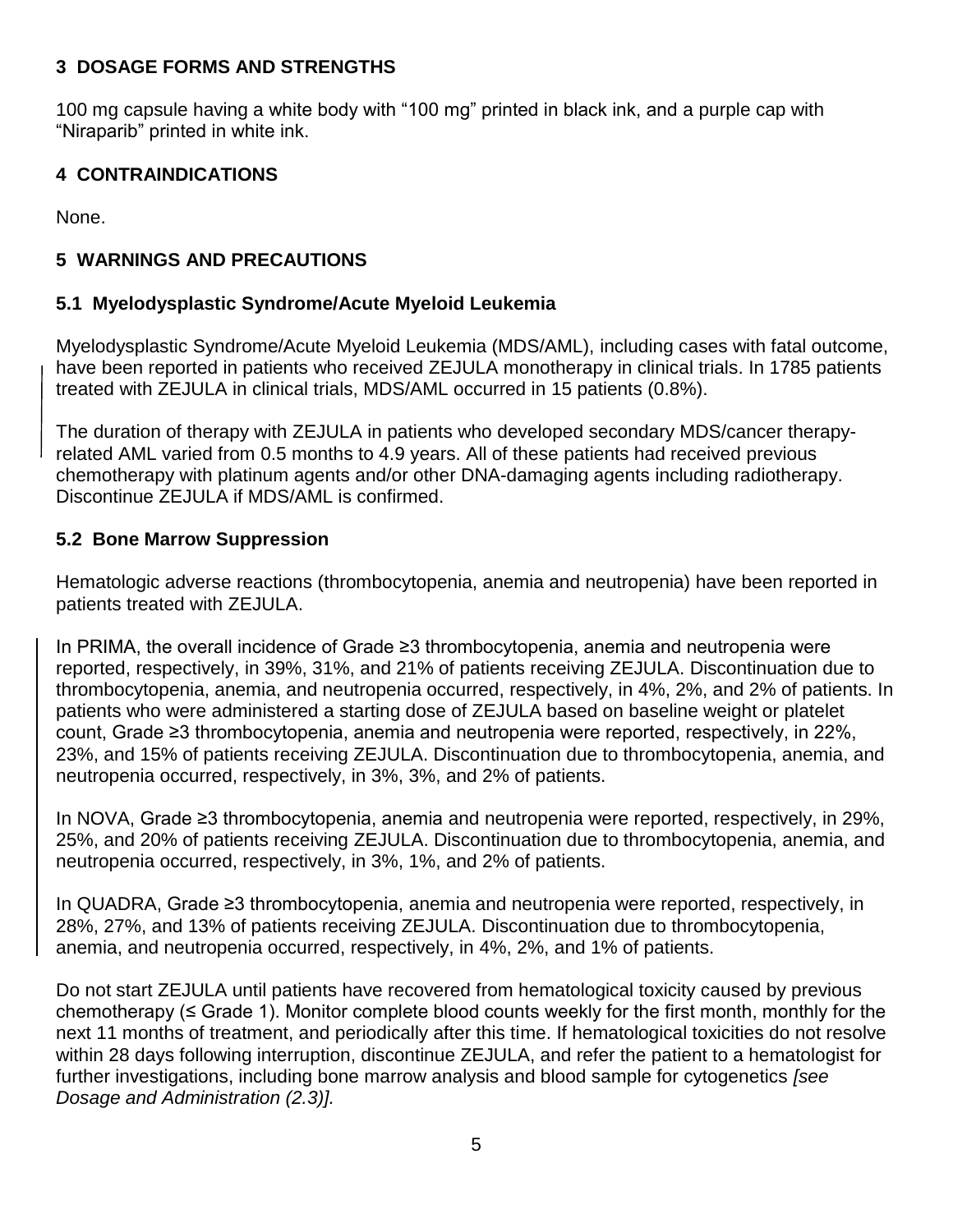## **5.3 Cardiovascular Effects**

Hypertension and hypertensive crisis have been reported in patients treated with ZEJULA.

In PRIMA, Grade 3-4 hypertension occurred in 6% of ZEJULA-treated patients compared to 1% of placebo-treated patients with a median time from first dose to first onset of 43 days (range: 1 to 531 days) and with a median duration of 12 days (range: 1 to 61 days). There were no discontinuations due to hypertension.

In NOVA, Grade 3-4 hypertension occurred in 9% of ZEJULA-treated patients compared to 2% of placebo-treated patients with a median time from first dose to first onset of 77 days (range: 4 to 504 days) and with a median duration of 15 days (range: 1 to 86 days). Discontinuation due to hypertension occurred in <1% of patients.

In QUADRA, Grade 3-4 hypertension occurred in 5% of ZEJULA-treated patients with a median time from first dose to first onset of 15 days (range: 1 to 316 days) and with a median duration of 7 days (range: 1 to 118 days). Discontinuation due to hypertension occurred in <0.2% of patients.

Monitor blood pressure and heart rate at least weekly for the first two months, then monthly for the first year and periodically thereafter during treatment with ZEJULA. Closely monitor patients with cardiovascular disorders, especially coronary insufficiency, cardiac arrhythmias, and hypertension. Medically manage hypertension with antihypertensive medications and adjustment of the ZEJULA dose, if necessary *[see Dosage and Administration (2.3) and Nonclinical Toxicology (13.2)].*

## **5.4 Embryo-Fetal Toxicity**

Based on its mechanism of action, ZEJULA can cause fetal harm when administered to a pregnant woman *[see Clinical Pharmacology (12.1)].* ZEJULA has the potential to cause teratogenicity and/or embryo-fetal death since niraparib is genotoxic and targets actively dividing cells in animals and patients (e.g., bone marrow) *[see Warnings and Precautions (5.2) and Nonclinical Toxicology (13.1)]*. Due to the potential risk to a fetus based on its mechanism of action, animal developmental and reproductive toxicology studies were not conducted with niraparib.

Apprise pregnant women of the potential risk to a fetus. Advise females of reproductive potential to use effective contraception during treatment and for 6 months after the last dose of ZEJULA *[see Use in Specific Populations (8.1, 8.3)].*

## **6 ADVERSE REACTIONS**

The following clinically significant adverse reactions are described elsewhere in the labeling:

- Myelodysplastic Syndrome/Acute Myeloid Leukemia *[see Warnings and Precautions (5.1)]*
- Bone Marrow Suppression *[see Warnings and Precautions (5.2)]*
- Cardiovascular Effects *[see Warnings and Precautions (5.3)]*

## **6.1 Clinical Trials Experience**

Because clinical trials are conducted under widely varying conditions, adverse reaction rates observed in the clinical trials of a drug cannot be directly compared to rates in the clinical trials of another drug and may not reflect the rates observed in practice.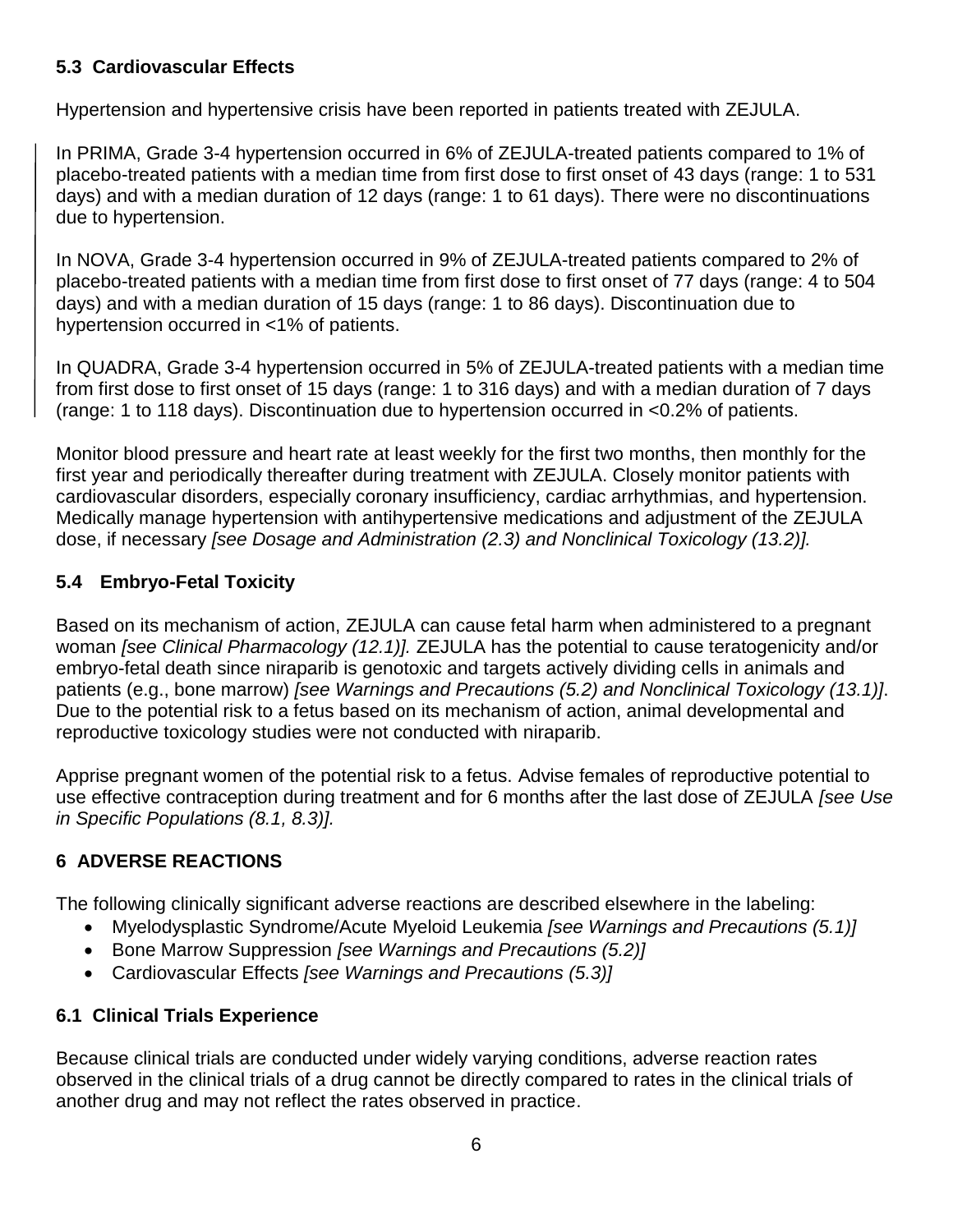The most common adverse reactions of all grades in >10% of 1314 patients who received ZEJULA in the pooled PRIMA, NOVA and QUADRA trials were nausea (65%), thrombocytopenia (60%), anemia (56%), fatigue (55%), constipation (39%), musculoskeletal pain (36%), abdominal pain (35%), vomiting (33%), neutropenia (31%), decreased appetite (24%), leukopenia (24%), insomnia (23%), headache (23%), dyspnea (22%), rash (21%), diarrhea (18%), hypertension (17%), cough (16%), dizziness (14%), acute kidney injury (13%), urinary tract infection (12%), and hypomagnesemia  $(11\%)$ .

#### **First-Line Maintenance Treatment of Advanced Ovarian Cancer**

The safety of ZEJULA for the treatment of patients with advanced ovarian cancer following first-line treatment with platinum-based chemotherapy was studied in the PRIMA trial, a placebo-controlled, double-blind study in which 728 patients received niraparib or placebo. Among patients who received ZEJULA, the median duration of treatment was 11.1 months (range: 0.03 to 29 months).

#### *All Patients Receiving ZEJULA in PRIMA*

Serious adverse reactions occurred in 32% of patients receiving ZEJULA. Serious adverse reactions in >2% of patients were thrombocytopenia (16%), anemia (6%), and small intestinal obstruction (2.9%). Fatal adverse reactions occurred in 0.4% of patients, including intestinal perforation and pleural effusion (one patient each).

Permanent discontinuation due to adverse reactions occurred in 12% of patients who received ZEJULA. Adverse reactions resulting in permanent discontinuation in >1% of patients who received ZEJULA included thrombocytopenia (3.7%), anemia (1.9%), nausea and neutropenia (1.2% each). Adverse reactions led to dose reduction or interruption in 80% of patients, most frequently from thrombocytopenia (56%), anemia (33%), and neutropenia (20%).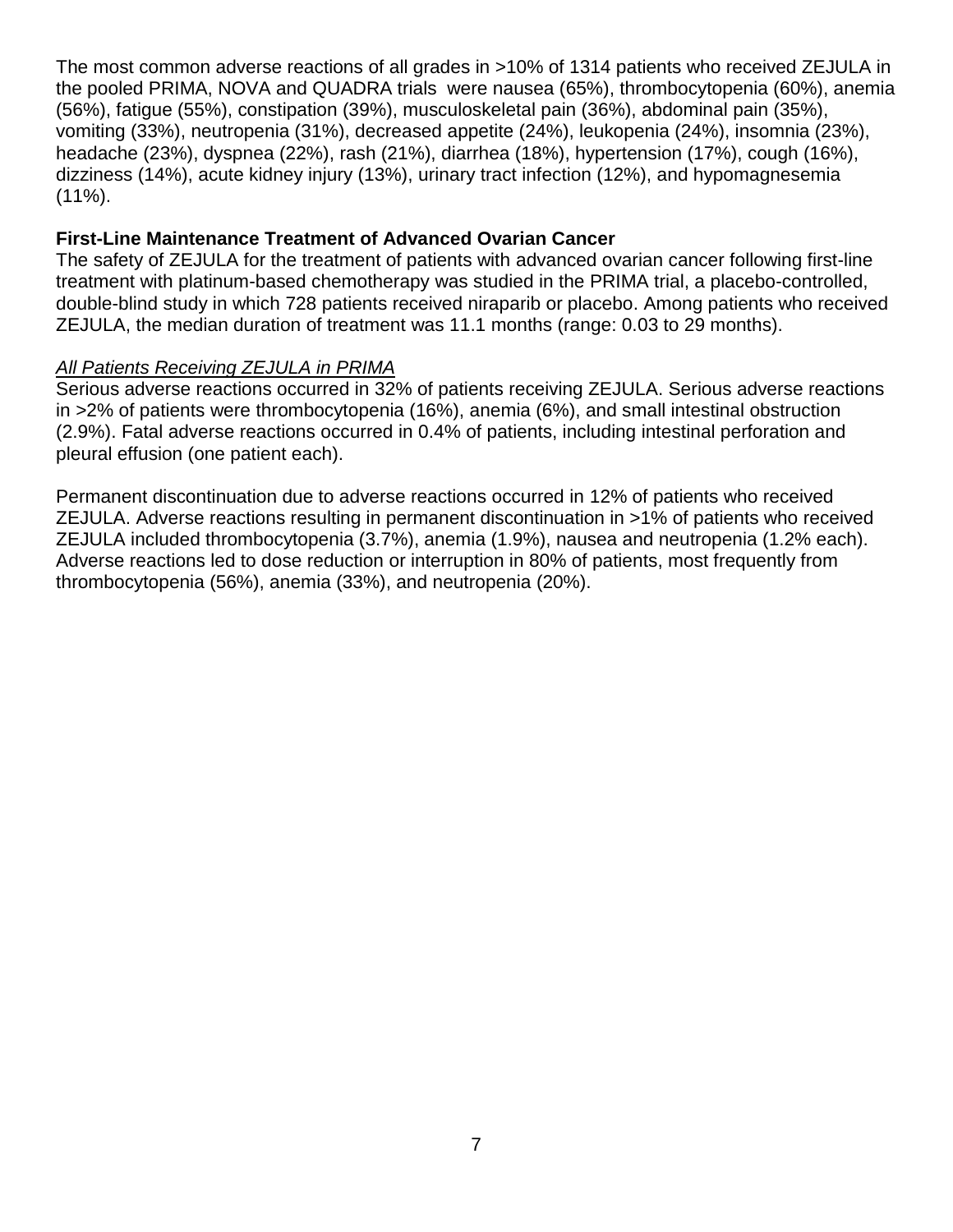Table 4 and Table 5 summarize the common adverse reactions and abnormal laboratory findings, respectively, observed in all patients treated with ZEJULA in the PRIMA study.

| Table 4: Adverse Reactions Reported in ≥10% of All Patients Receiving ZEJULA in PRIMA <sup>a</sup> |               |                         |                         |                |  |  |
|----------------------------------------------------------------------------------------------------|---------------|-------------------------|-------------------------|----------------|--|--|
|                                                                                                    |               | Grades 1-4 <sup>b</sup> | Grades 3-4 <sup>b</sup> |                |  |  |
|                                                                                                    | <b>ZEJULA</b> | <b>Placebo</b>          | <b>ZEJULA</b>           | <b>Placebo</b> |  |  |
|                                                                                                    | $N = 484$     | $N = 244$               | $N = 484$               | $N = 244$      |  |  |
|                                                                                                    | $\frac{9}{6}$ | %                       | %                       | %              |  |  |
| <b>Blood and Lymphatic System Disorders</b>                                                        |               |                         |                         |                |  |  |
| Thrombocytopenia                                                                                   | 66            | 5                       | 39                      | 0.4            |  |  |
| Anemia                                                                                             | 64            | 18                      | 31                      | $\overline{2}$ |  |  |
| Neutropenia <sup>c</sup>                                                                           | 42            | 8                       | 21                      | $\mathbf{1}$   |  |  |
| Leukopenia <sup>d</sup>                                                                            | 28            | 9                       | 5                       | 0.4            |  |  |
| <b>Gastrointestinal Disorders</b>                                                                  |               |                         |                         |                |  |  |
| Nausea                                                                                             | 57            | 28                      | 1                       | 1              |  |  |
| Constipation                                                                                       | 40            | 20                      | 1                       | 0.4            |  |  |
| Vomiting                                                                                           | 22            | 12                      | 1                       | 1              |  |  |
| <b>General Disorders and Administration Site Conditions</b>                                        |               |                         |                         |                |  |  |
| Fatigue                                                                                            | 51            | 41                      | 3                       | $\mathbf{1}$   |  |  |
| <b>Investigations</b>                                                                              |               |                         |                         |                |  |  |
| <b>AST/ALT elevation</b>                                                                           | 14            | $\overline{7}$          | 3                       | 0.8            |  |  |
| <b>Metabolism and Nutrition Disorders</b>                                                          |               |                         |                         |                |  |  |
| Decreased appetite                                                                                 | 19            | 8                       | 1                       | $\overline{0}$ |  |  |
| <b>Musculoskeletal and Connective Tissue Disorders</b>                                             |               |                         |                         |                |  |  |
| Musculoskeletal pain                                                                               | 39            | 38                      | 1                       | $\mathbf 0$    |  |  |
| <b>Nervous System Disorders</b>                                                                    |               |                         |                         |                |  |  |
| Headache                                                                                           | 26            | 15                      | 0.4                     | $\overline{0}$ |  |  |
| <b>Dizziness</b>                                                                                   | 19            | $\overline{13}$         | $\Omega$                | 0.4            |  |  |
| <b>Psychiatric Disorders</b>                                                                       |               |                         |                         |                |  |  |
| Insomnia                                                                                           | 25            | 15                      | $\mathbf 1$             | 0.4            |  |  |
| <b>Renal and Urinary Disorders</b>                                                                 |               |                         |                         |                |  |  |
| Acute kidney injury <sup>e</sup>                                                                   | 12            | 5                       | 0.2                     | $\Omega$       |  |  |
| <b>Respiratory, Thoracic and Mediastinal Disorders</b>                                             |               |                         |                         |                |  |  |
| <b>Dyspnea</b>                                                                                     | 22            | 13                      | 0.4                     | 1              |  |  |
| Cough                                                                                              | 18            | 15                      | $\overline{0}$          | 0.4            |  |  |
| <b>Vascular Disorders</b>                                                                          |               |                         |                         |                |  |  |
| Hypertension                                                                                       | 18            | $\overline{7}$          | 6                       | $\mathbf{1}$   |  |  |

aAll adverse reactions in the table consist of grouped preferred terms except for nausea, vomiting, decreased appetite, headache and insomnia, which are single preferred terms.

<sup>b</sup>CTCAE=Common Terminology Criteria for Adverse Events version 4.02

<sup>c</sup>includes neutropenia, neutropenic infection, neutropenic sepsis, febrile neutropenia.

<sup>d</sup>includes leukopenia, lymphocyte count decreased, lymphopenia, white blood cell count decreased.

eincludes blood creatinine increased, blood urea increased, acute kidney injury, renal failure, blood creatine increased.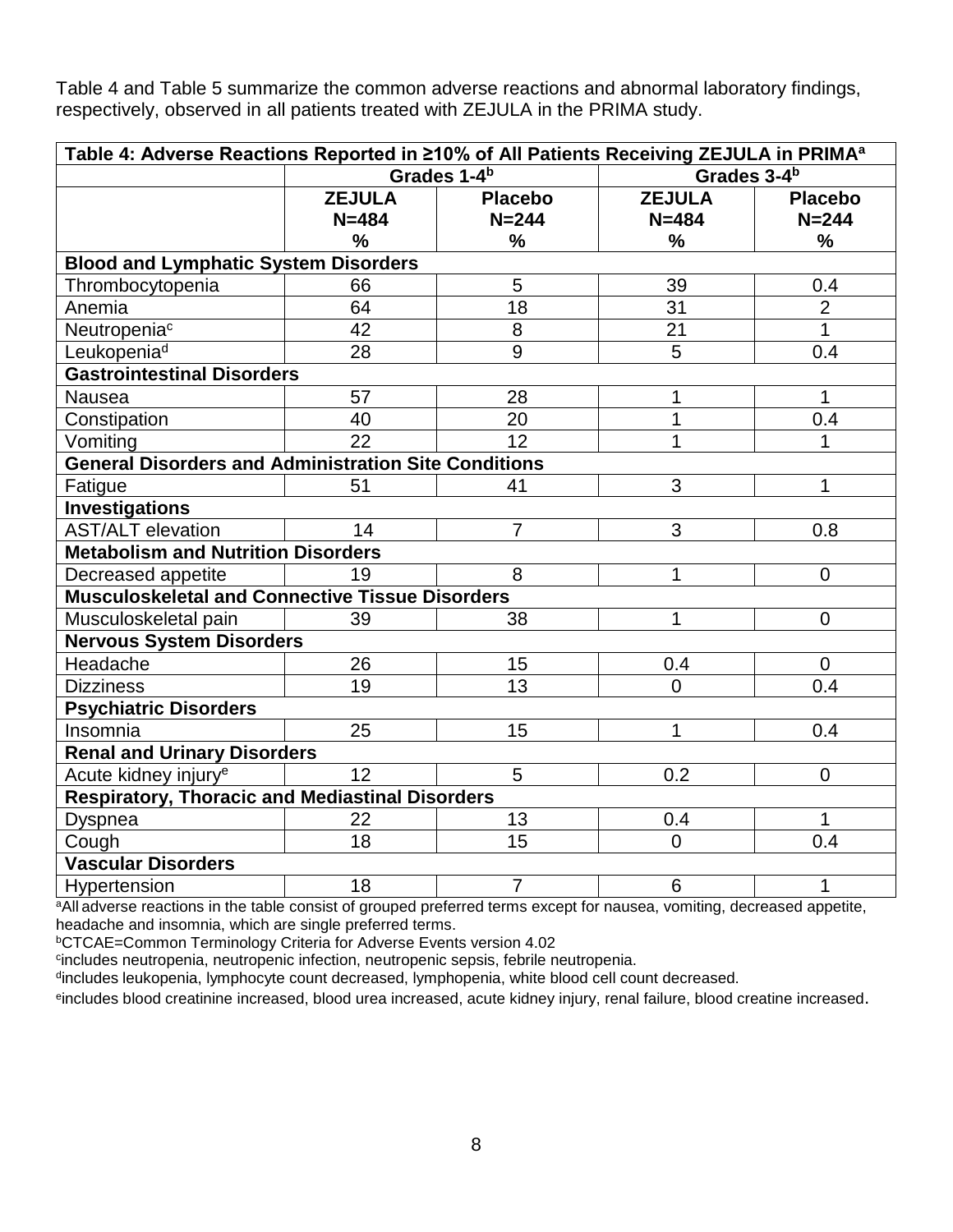|              | Table 5: Abnormal Laboratory Findings in ≥25% of All Patients Receiving ZEJULA in |
|--------------|-----------------------------------------------------------------------------------|
| <b>PRIMA</b> |                                                                                   |

| FRIMA                                |                                 |           |               |                |
|--------------------------------------|---------------------------------|-----------|---------------|----------------|
|                                      | Grades 1-4                      |           | Grades 3-4    |                |
|                                      | <b>ZEJULA</b><br><b>Placebo</b> |           | <b>ZEJULA</b> | <b>Placebo</b> |
|                                      | $N = 484$                       | $N = 244$ | $N = 484$     | $N = 244$      |
|                                      | %                               | %         | ℅             | ℅              |
| Decreased hemoglobin                 | 87                              | 66        | 29            |                |
| Decreased platelets                  | 74                              | 13        | 37            | 0              |
| Decreased leukocytes                 | 71                              | 36        | 9             | 0              |
| Increased glucose                    | 66                              | 57        | 3             | 3              |
| Decreased neutrophils                | 66                              | 25        | 23            |                |
| Decreased lymphocytes                | 51                              | 29        |               | 3              |
| Increased alkaline phosphatase       | 46                              | 21        |               |                |
| Increased creatinine                 | 40                              | 23        | 0             | 0              |
| Decreased magnesium                  | 36                              | 34        |               |                |
| Increased aspartate aminotransferase | 35                              | 17        |               | 0.4            |
| Increased alanine aminotransferase   | 29                              | 17        | 2             |                |

*Patients Receiving ZEJULA with Dose Based on Baseline Weight or Platelet Count in PRIMA* Among patients who received ZEJULA with the dose based on weight and platelet count, the median duration of treatment was 11.0 months (range: 1 day to 16 months).

Serious adverse reactions occurred in 27% of patients receiving ZEJULA. Serious adverse reactions in > 2% of patients were anemia (8%), and thrombocytopenia (7%). No fatal adverse reactions occurred.

Permanent discontinuation due to adverse reactions occurred in 14% of patients who received ZEJULA. Adverse reactions resulting in permanent discontinuation in >2% of patients who received ZEJULA included thrombocytopenia and anemia (3.0% each), and nausea (2.4%).

Adverse reactions led to dose reduction or interruption in 72% of patients, most frequently from thrombocytopenia (40%), anemia (23%), and neutropenia (15%).

Table 6 and Table 7 summarize adverse reactions and abnormal laboratory findings in the group of patients who received ZEJULA.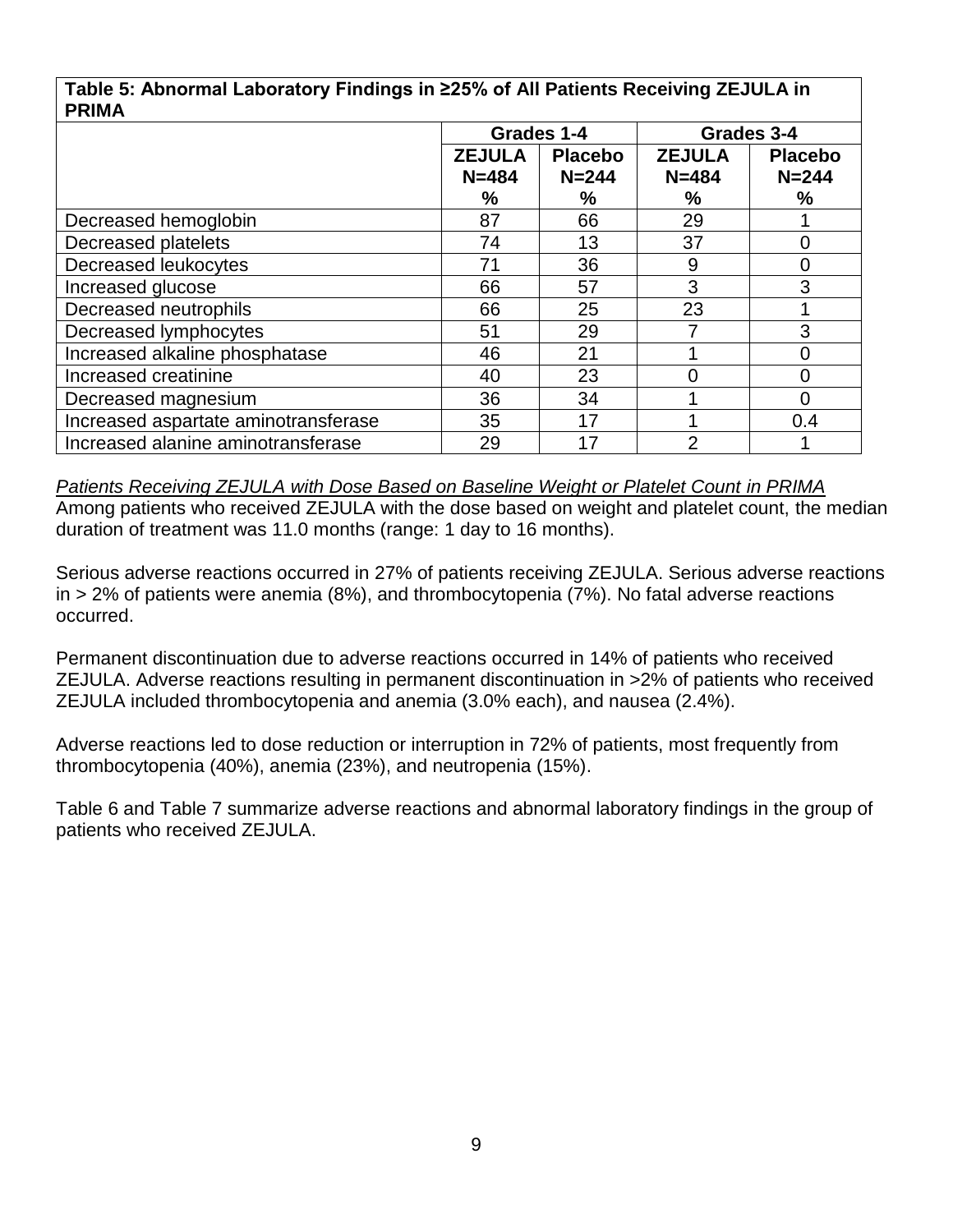| Table 6: Adverse Reactions Reported in ≥10% of Patients Receiving ZEJULA Based on |  |
|-----------------------------------------------------------------------------------|--|
| Baseline Weight or Platelet Count in PRIMA <sup>a</sup>                           |  |

| .                                                           | Grades 1-4b   |                |                | Grades 3-4 <sup>b</sup> |
|-------------------------------------------------------------|---------------|----------------|----------------|-------------------------|
|                                                             | <b>ZEJULA</b> | <b>Placebo</b> | <b>ZEJULA</b>  | <b>Placebo</b>          |
|                                                             | $N = 169$     | $N = 86$       | $N = 169$      | $N = 86$                |
|                                                             | %             | %              | %              | $\frac{9}{6}$           |
| <b>Blood and Lymphatic System Disorders</b>                 |               |                |                |                         |
| Thrombocytopenia                                            | 54            | 5              | 21             | 1                       |
| Anemia                                                      | 50            | 28             | 23             | 1                       |
| Neutropenia <sup>c</sup>                                    | 36            | 8              | 15             | 1                       |
| Leukopenia <sup>d</sup>                                     | 28            | 11             | 5              | $\overline{0}$          |
| <b>Gastrointestinal Disorders</b>                           |               |                |                |                         |
| <b>Nausea</b>                                               | 53            | 21             | 1              | $\overline{0}$          |
| Constipation                                                | 31            | 15             | 1              | 1                       |
| Vomiting                                                    | 17            | 9              | $\overline{0}$ | 1                       |
| <b>General Disorders and Administration Site Conditions</b> |               |                |                |                         |
| Fatigue                                                     | 48            | 36             | 3              | $\Omega$                |
| <b>Metabolism and Nutrition Disorders</b>                   |               |                |                |                         |
| Decreased appetite                                          | 19            | 5              | 1              | $\Omega$                |
| <b>Nervous System Disorders</b>                             |               |                |                |                         |
| Headache                                                    | 22            | 17             | 1              | $\overline{0}$          |
| <b>Dizziness</b>                                            | 14            | 13             | $\Omega$       | $\Omega$                |
| <b>Psychiatric Disorders</b>                                |               |                |                |                         |
| Insomnia                                                    | 21            | 14             | $\overline{0}$ | $\overline{0}$          |
| <b>Renal and Urinary Disorders</b>                          |               |                |                |                         |
| Acute kidney injury <sup>e</sup>                            | 12            | 5              | 1              | $\Omega$                |
| <b>Respiratory, Thoracic and Mediastinal Disorders</b>      |               |                |                |                         |
| <b>Dyspnea</b>                                              | 18            | 10             | $\overline{0}$ | 1                       |
| <b>Vascular Disorders</b>                                   |               |                |                |                         |
| <b>Hypertension</b>                                         | 17            | 9              | 5              | $\overline{2}$          |

<sup>a</sup>All adverse reactions in the table consist of grouped preferred terms except for nausea, vomiting, decreased appetite, headache and insomnia, which are single preferred terms.

**bCTCAE=Common Terminology Criteria for Adverse Events version 4.02** 

<sup>c</sup>includes neutropenia, neutropenic infection, neutropenic sepsis, febrile neutropenia.

<sup>d</sup>includes leukopenia, lymphocyte count decreased, lymphopenia, white blood cell count decreased.

eincludes blood creatinine increased, blood urea increased, acute kidney injury, renal failure, blood creatine increased.

### **Table 7: Abnormal Laboratory Findings in ≥25% of All Patients Receiving ZEJULA Based on Baseline Weight or Platelet Count in PRIMA**

|                       | Grades 1-4                                             |    |                            | Grades 3-4               |
|-----------------------|--------------------------------------------------------|----|----------------------------|--------------------------|
|                       | <b>ZEJULA</b><br><b>Placebo</b><br>$N = 169$<br>$N=86$ |    | <b>ZEJULA</b><br>$N = 169$ | <b>Placebo</b><br>$N=86$ |
|                       | $\%$                                                   | %  | $\%$                       | %                        |
| Decreased hemoglobin  | 81                                                     | 70 | 21                         |                          |
| Decreased leukocytes  | 70                                                     | 36 | 6                          |                          |
| Decreased platelets   | 63                                                     | 15 | 18                         |                          |
| Increased glucose     | 63                                                     | 56 |                            |                          |
| Decreased neutrophils | 60                                                     | 27 | 15                         |                          |
| Decreased lymphocytes | 52                                                     | 30 |                            |                          |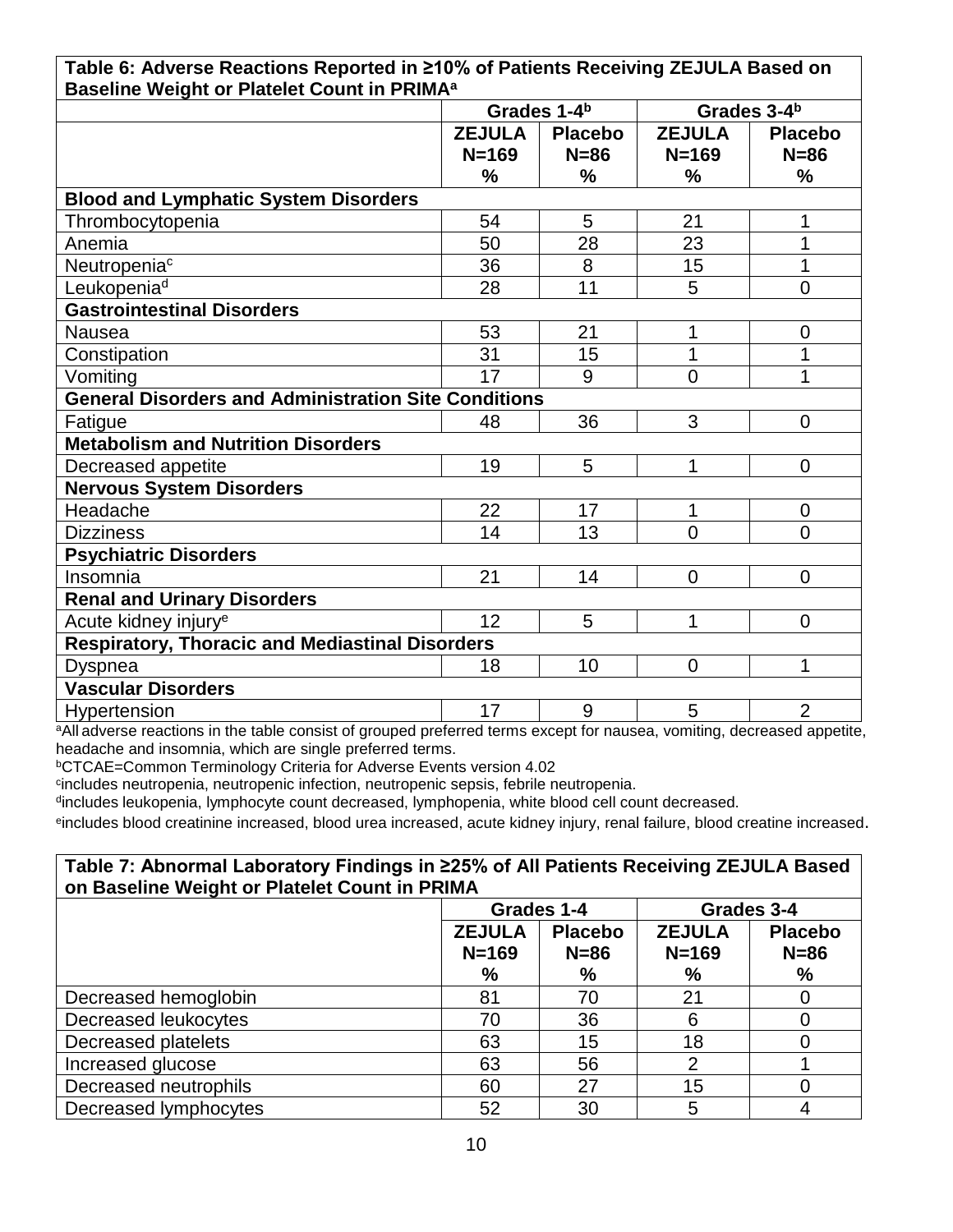| Increased alkaline phosphatase       | 43 |     |  |
|--------------------------------------|----|-----|--|
| Decreased magnesium                  | 44 |     |  |
| Increased creatinine                 | 41 |     |  |
| Increased aspartate aminotransferase | 31 | 1 u |  |
| Increased alanine aminotransferase   | 28 |     |  |

### **Maintenance Treatment of Recurrent Ovarian Cancer**

The safety of ZEJULA monotherapy 300 mg once daily has been studied in 367 patients with platinum-sensitive recurrent ovarian, fallopian tube, and primary peritoneal cancer in the NOVA trial. Adverse reactions in NOVA led to dose reduction or interruption in 69% of patients, most frequently from thrombocytopenia (41%) and anemia (20%). The permanent discontinuation rate due to adverse reactions in NOVA was 15%. The median exposure to ZEJULA in these patients was 250 days.

Table 8 and Table 9 summarize the common adverse reactions and abnormal laboratory findings, respectively, observed in patients treated with ZEJULA in NOVA.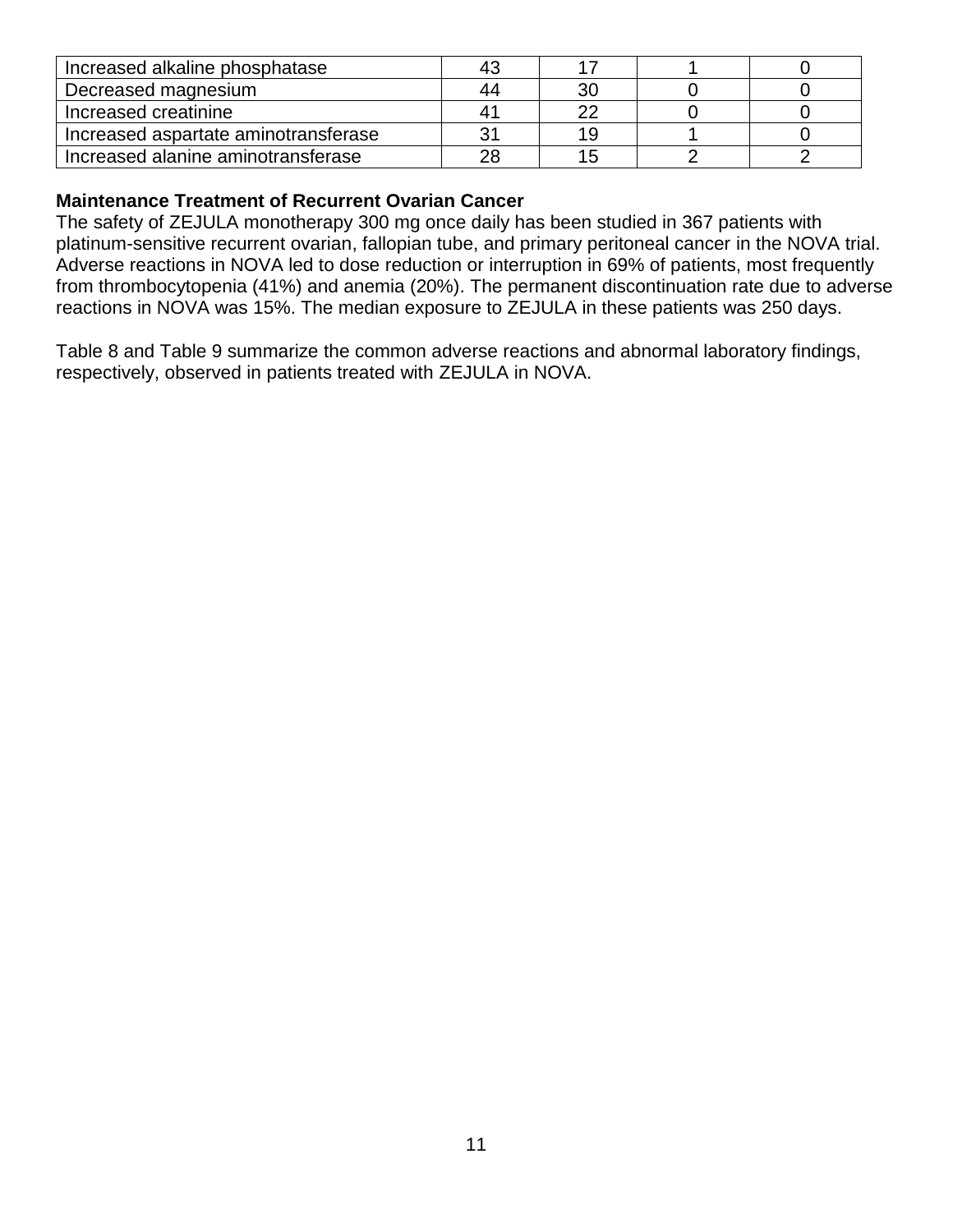| Table 8: Adverse Reactions Reported in ≥10% of Patients Receiving ZEJULA in NOVA |               |                                                    |                |                |
|----------------------------------------------------------------------------------|---------------|----------------------------------------------------|----------------|----------------|
|                                                                                  |               | Grades 1-4 <sup>a</sup><br>Grades 3-4 <sup>a</sup> |                |                |
|                                                                                  | <b>ZEJULA</b> | <b>Placebo</b>                                     | <b>ZEJULA</b>  | <b>Placebo</b> |
|                                                                                  | $N = 367$     | $N = 179$                                          | $N = 367$      | $N = 179$      |
|                                                                                  | %             | %                                                  | %              | %              |
| <b>Blood and Lymphatic System Disorders</b>                                      |               |                                                    |                |                |
| Thrombocytopenia                                                                 | 61            | 5                                                  | 29             | 0.6            |
| Anemia                                                                           | 50            | 7                                                  | 25             | $\mathbf 0$    |
| Neutropeniab                                                                     | 30            | 6                                                  | 20             | $\overline{2}$ |
| Leukopenia                                                                       | 17            | 8                                                  | 5              | $\mathbf 0$    |
| <b>Cardiac Disorders</b>                                                         |               |                                                    |                |                |
| Palpitations                                                                     | 10            | $\overline{2}$                                     | $\mathbf 0$    | $\overline{0}$ |
| <b>Gastrointestinal Disorders</b>                                                |               |                                                    |                |                |
| <b>Nausea</b>                                                                    | 74            | 35                                                 | 3              | 1              |
| Constipation                                                                     | 40            | 20                                                 | 0.8            | $\overline{2}$ |
| Vomiting                                                                         | 34            | 16                                                 | $\overline{2}$ | 0.6            |
| Mucositis/stomatitis                                                             | 20            | 6                                                  | 0.5            | $\overline{0}$ |
| Dyspepsia                                                                        | 18            | 12                                                 | $\mathbf 0$    | $\overline{0}$ |
| Dry mouth                                                                        | 10            | $\overline{4}$                                     | 0.3            | $\overline{0}$ |
| <b>General Disorders and Administration Site Conditions</b>                      |               |                                                    |                |                |
| Fatigue/Asthenia                                                                 | 57            | 41                                                 | 8              | 0.6            |
| <b>Metabolism and Nutrition Disorders</b>                                        |               |                                                    |                |                |
| Decreased appetite                                                               | 25            | 15                                                 | 0.3            | 0.6            |
| <b>Infections and Infestations</b>                                               |               |                                                    |                |                |
| Urinary tract infection                                                          | 13            | 8                                                  | 0.8            | 1              |
| <b>Investigations</b>                                                            |               |                                                    |                |                |
| <b>AST/ALT</b> elevation                                                         | 10            | 5                                                  | 4              | $\overline{2}$ |
| <b>Musculoskeletal and Connective Tissue Disorders</b>                           |               |                                                    |                |                |
| Back pain                                                                        | 18            | 12                                                 | 0.8            | $\mathbf 0$    |
| <b>Nervous System Disorders</b>                                                  |               |                                                    |                |                |
| Headache                                                                         | 26            | 11                                                 | 0.3            | $\mathbf 0$    |
| <b>Dizziness</b>                                                                 | 18            | 8                                                  | $\mathbf 0$    | $\Omega$       |
| Dysgeusia                                                                        | 10            | 4                                                  | $\overline{0}$ | $\Omega$       |
|                                                                                  |               |                                                    |                |                |
| <b>Psychiatric Disorders</b><br>Insomnia                                         | 27            | 8                                                  | 0.3            | $\overline{0}$ |
|                                                                                  | 11            | 7                                                  | 0.3            |                |
| Anxiety                                                                          |               |                                                    |                | 0.6            |
| <b>Respiratory, Thoracic, and Mediastinal Disorders</b>                          |               |                                                    |                |                |
| Nasopharyngitis                                                                  | 23            | 14                                                 | 0              | $\mathbf 0$    |
| Dyspnea                                                                          | 20            | 8                                                  | 1              | 1              |
| Cough                                                                            | 16            | 5                                                  | $\overline{0}$ | $\Omega$       |
| <b>Skin and Subcutaneous Tissue Disorders</b>                                    |               |                                                    |                |                |
| Rash                                                                             | 21            | 9                                                  | 0.5            | $\mathbf 0$    |
| <b>Vascular Disorders</b>                                                        |               |                                                    |                |                |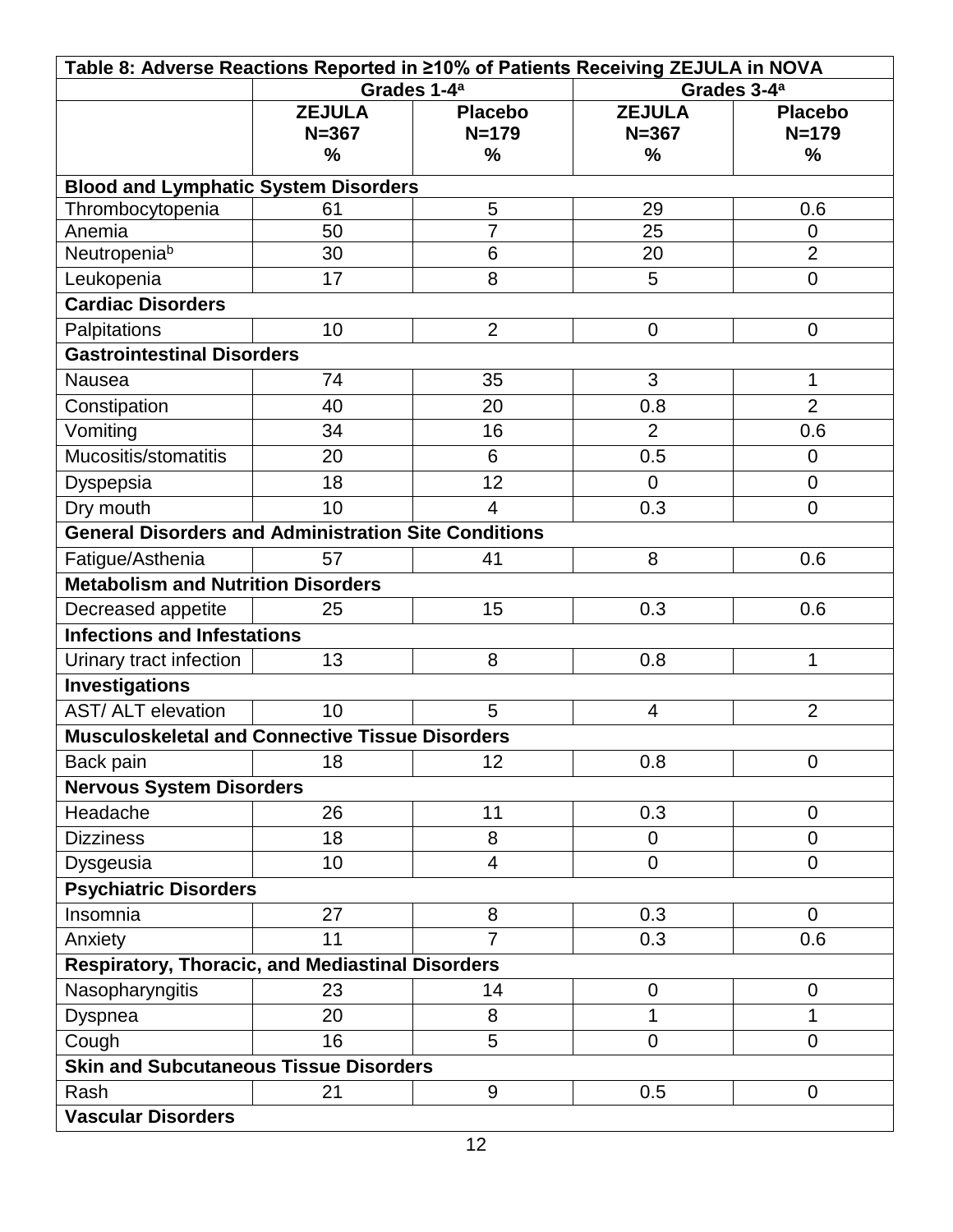| Hypertension                                                       |  |  |  |  |  |
|--------------------------------------------------------------------|--|--|--|--|--|
| aCTCAE=Common Terminology Criteria for Adverse Events version 4.02 |  |  |  |  |  |

bincludes preferred terms of neutropenic infection, neutropenic sepsis, and febrile neutropenia.

| Table 9: Abnormal Laboratory Findings in ≥25% of Patients Receiving ZEJULA in NOVA |                                      |                                       |                                      |                                       |
|------------------------------------------------------------------------------------|--------------------------------------|---------------------------------------|--------------------------------------|---------------------------------------|
|                                                                                    | Grades 1-4                           |                                       | Grades 3-4                           |                                       |
|                                                                                    | <b>ZEJULA</b><br>$N = 367$<br>$(\%)$ | <b>Placebo</b><br>$N = 179$<br>$(\%)$ | <b>ZEJULA</b><br>$N = 367$<br>$(\%)$ | <b>Placebo</b><br>$N = 179$<br>$(\%)$ |
| Decrease in hemoglobin                                                             | 85                                   | 56                                    | 25                                   | 0.5                                   |
| Decrease in platelet count                                                         | 72                                   | 21                                    | 35                                   | 0.5                                   |
| Decrease in WBC count                                                              | 66                                   | 37                                    | 7                                    | 0.7                                   |
| Decrease in absolute neutrophil count                                              | 53                                   | 25                                    | 21                                   | 2                                     |
| Increase in AST                                                                    | 36                                   | 23                                    |                                      | $\Omega$                              |
| Increase in ALT                                                                    | 28                                   | 15                                    |                                      | 2                                     |

N=number of patients; WBC=white blood cells; ALT=Alanine aminotransferase; AST=Aspartate aminotransferase

The following adverse reactions and laboratory abnormalities have been identified in ≥1 to <10% of the 367 patients receiving ZEJULA in the NOVA trial and not included in the table: tachycardia, peripheral edema, hypokalemia, bronchitis, conjunctivitis, gamma-glutamyl transferase increased, blood creatinine increased, blood alkaline phosphatase increased, weight decreased, depression, epistaxis.

#### **Treatment of Advanced Ovarian Cancer after Three or More Chemotherapies**

The safety of ZEJULA monotherapy 300 mg once daily has been studied in QUADRA, a single-arm study in 463 patients with recurrent high-grade serous epithelial ovarian, fallopian tube, or primary peritoneal cancer who had been treated with 3 or more prior lines of therapy. The median duration of overall study treatment was 3 months (range: 0.03 to 32 months). For the indicated QUADRA population, the median duration was 4 months (range: 0.1 to 30 months).

Fatal adverse reactions occurred in 2% of patients, including cardiac arrest.

Serious adverse reactions occurred in 43% of patients receiving ZEJULA. Serious adverse reactions in >3% of patients were small intestinal obstruction (7%), vomiting (6%), nausea (5%), and abdominal pain (4%).

Permanent discontinuation due to adverse reactions (Grade 1-4) occurred in 21% of patients who received ZEJULA.

Adverse reactions led to dose reduction or interruption in 73% of patients receiving ZEJULA. The most common adverse reactions (>5%) resulting in dose reduction or interruption of ZEJULA were thrombocytopenia (40%), anemia (21%), neutropenia (11%), nausea (13%), vomiting (11%), fatigue (9%), and abdominal pain (5%).

Table 10 and Table 11 summarize the common adverse reactions and abnormal laboratory findings, respectively, observed in patients treated with ZEJULA in QUADRA.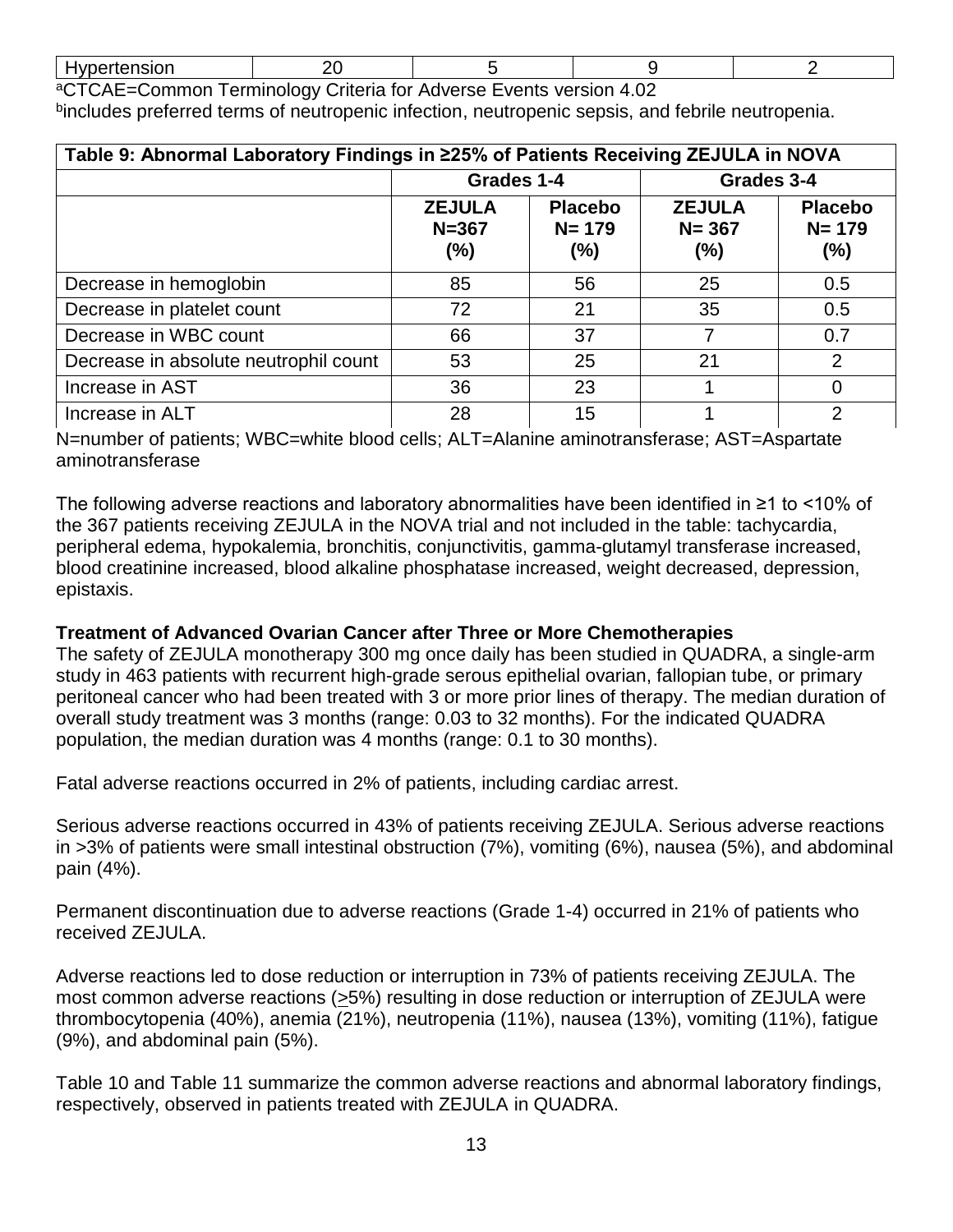#### **Table 10: Adverse Reactions Reported in ≥10% of Patients Receiving ZEJULA in QUADRA**

|                                                             | Grades 1-4 <sup>a</sup><br>$N = 463$ | Grades 3-4 <sup>a</sup><br>$N = 463$ |
|-------------------------------------------------------------|--------------------------------------|--------------------------------------|
|                                                             | %                                    | $\frac{9}{6}$                        |
| <b>Blood and Lymphatic System Disorders</b>                 |                                      |                                      |
| Anemiab                                                     | 51                                   | 27                                   |
| Thrombocytopenia <sup>c</sup>                               | 52                                   | 28                                   |
| Neutropenia <sup>d</sup>                                    | 20                                   | 13                                   |
| <b>Gastrointestinal Disorders</b>                           |                                      |                                      |
| Nausea                                                      | 67                                   | 10                                   |
| Vomiting                                                    | 44                                   | 8                                    |
| Constipation                                                | 36                                   | 5                                    |
| Abdominal pain                                              | 34                                   | $\overline{7}$                       |
| Diarrhea                                                    | 17                                   | 0.2                                  |
| <b>General Disorders and Administration Site Conditions</b> |                                      |                                      |
| Fatigue                                                     | 56                                   | $\overline{7}$                       |
| <b>Infections and Infestations</b>                          |                                      |                                      |
| Urinary tract infection                                     | 15                                   | $\overline{2}$                       |
| <b>Investigations</b>                                       |                                      |                                      |
| Blood alkaline phosphatase increased                        | 11                                   | $\overline{2}$                       |
| <b>AST/ALT elevation</b>                                    | 11                                   | 1                                    |
| <b>Metabolism and Nutrition Disorders</b>                   |                                      |                                      |
| Decreased appetite                                          | 27                                   | $\overline{2}$                       |
| <b>Musculoskeletal and Connective Tissue Disorders</b>      |                                      |                                      |
| Musculoskeletal pain                                        | 29                                   | 3                                    |
| <b>Nervous System Disorders</b>                             |                                      |                                      |
| Headache                                                    | 19                                   | 0.4                                  |
| <b>Dizziness</b>                                            | 11                                   | $\overline{0}$                       |
| <b>Psychiatric Disorders</b>                                |                                      |                                      |
| Insomnia                                                    | 21                                   | 1                                    |
| <b>Renal and Urinary Disorders</b>                          |                                      |                                      |
| Acute kidney injury                                         | 17                                   | 1                                    |
| <b>Respiratory, Thoracic and Mediastinal Disorders</b>      |                                      |                                      |
| <b>Dyspnea</b>                                              | 22                                   | 3                                    |
| Cough                                                       | 13                                   | $\overline{0}$                       |
| <b>Vascular Disorders</b>                                   |                                      |                                      |
| Hypertension                                                | 14                                   | 5                                    |

<sup>a</sup>CTCAE=Common Terminology Criteria for Adverse Events version 4.02

**bAnemia includes events with preferred terms of anemia, hemoglobin decreased, anemia** macrocytic, aplastic anemia, and normochromic normocytic anemia.

<sup>c</sup>Thrombocytopenia includes events with preferred terms of thrombocytopenia and platelet count decreased.

<sup>d</sup>Neutropenia includes events with preferred terms of neutropenia, neutrophil count decreased, neutropenic infection and neutropenic sepsis.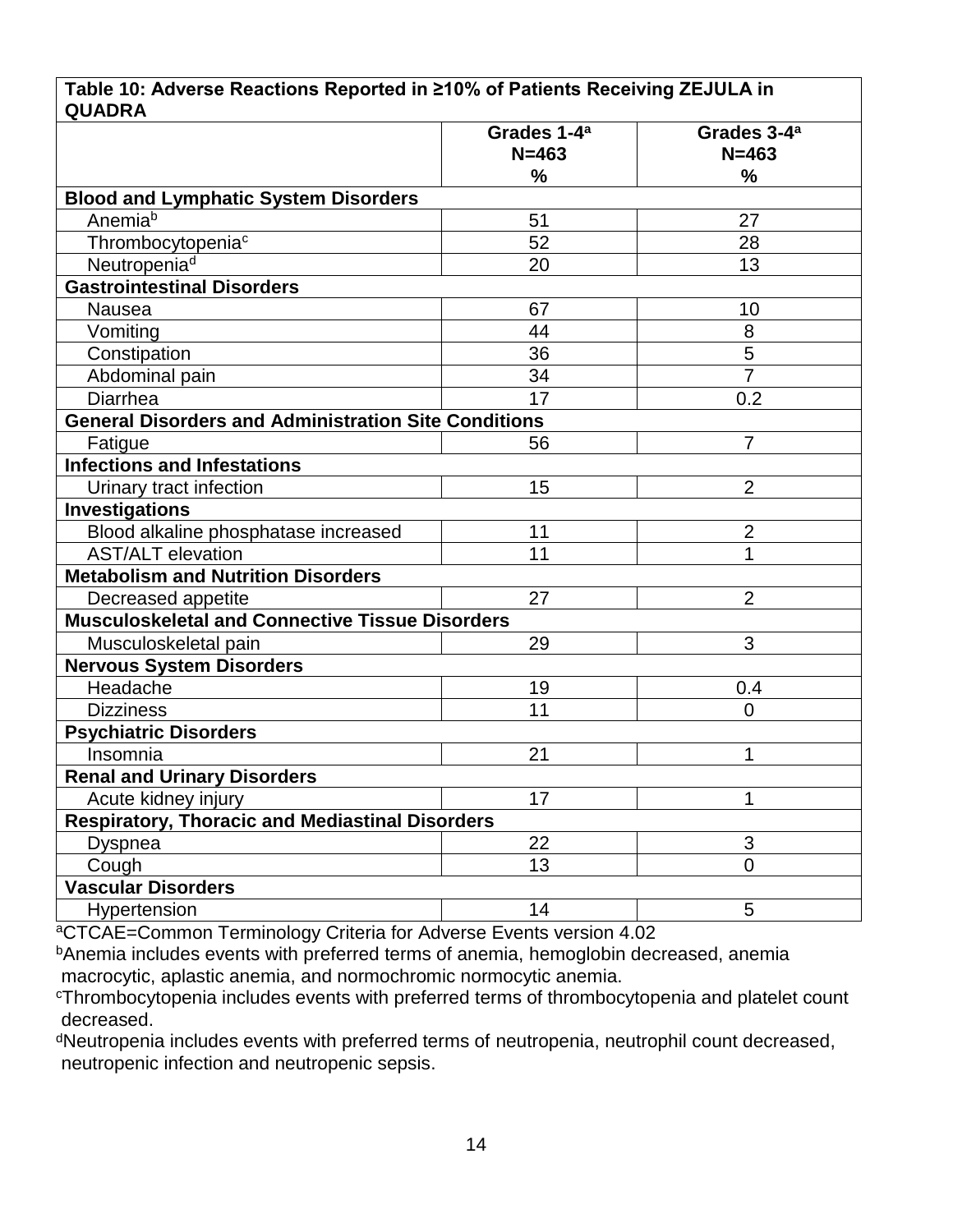#### **Table 11: Abnormal Laboratory Findings in ≥25% of Patients Receiving ZEJULA in QUADRA**

| QUADRA                               |            |                |  |  |
|--------------------------------------|------------|----------------|--|--|
|                                      | Grades 1-4 | Grades 3-4     |  |  |
|                                      | $N = 463$  | $N = 463$      |  |  |
|                                      | $\%$       | $\frac{9}{6}$  |  |  |
| Decreased hemoglobin                 | 83         | 26             |  |  |
| Increased glucose                    | 66         | 5              |  |  |
| Decreased platelets                  | 60         | 28             |  |  |
| Decreased lymphocytes                | 57         | 18             |  |  |
| Decreased leukocytes                 | 53         | 9              |  |  |
| Decreased magnesium                  | 46         |                |  |  |
| Increased alkaline phosphatase       | 40         | 4              |  |  |
| Increased gamma glutamyl transferase | 40         | 8              |  |  |
| Increased creatinine                 | 36         | 0.4            |  |  |
| Decreased sodium                     | 34         | 6              |  |  |
| Decreased neutrophils                | 34         | 15             |  |  |
| Increased aspartate aminotransferase | 29         | $\overline{2}$ |  |  |
| Decreased albumin                    | 27         | $\overline{2}$ |  |  |

## **6.2 Postmarketing Experience**

The following adverse reactions have been identified during post-approval use of ZEJULA. Because these reactions are reported voluntarily from a population of uncertain size, it is not always possible to reliably estimate their frequency or establish a causal relationship to drug exposure.

*Immune System Disorders:* hypersensitivity (including anaphylaxis) *Nervous System Disorders:* posterior reversible encephalopathy syndrome (PRES) *Psychiatric Disorders:* confusional state/disorientation, hallucination, cognitive impairment *Respiratory, Thoracic, and Mediastinal Disorders:* non-infectious pneumonitis *Skin and Subcutaneous Tissue Disorders:* photosensitivity

## **8 USE IN SPECIFIC POPULATIONS**

### **8.1 Pregnancy**

### Risk Summary

Based on its mechanism of action, ZEJULA can cause fetal harm when administered to pregnant women *[see Clinical Pharmacology (12.1)]*. There are no data regarding the use of ZEJULA in pregnant women to inform the drug-associated risk. ZEJULA has the potential to cause teratogenicity and/or embryo-fetal death since niraparib is genotoxic and targets actively dividing cells in animals and patients (e.g., bone marrow) *[see Warnings and Precautions (5.2) and Nonclinical Toxicology (13.1)]*. Due to the potential risk to a fetus based on its mechanism of action, animal developmental and reproductive toxicology studies were not conducted with niraparib. Apprise pregnant women of the potential risk to a fetus.

The background risk of major birth defects and miscarriage for the indicated population is unknown. In the U.S. general population, the estimated background risk of major birth defects and miscarriage in clinically recognized pregnancies is 2% to 4% and 15% to 20%, respectively.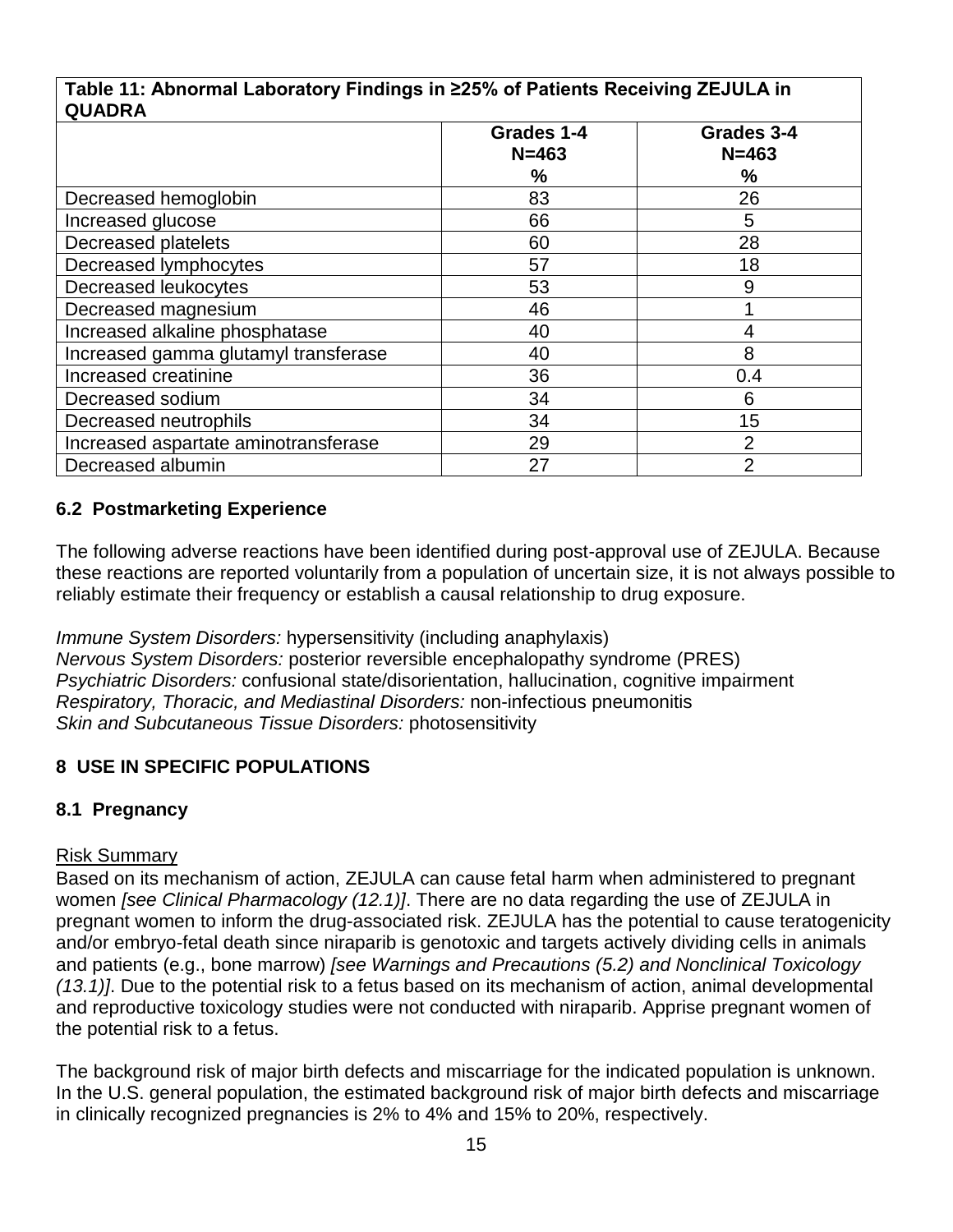### **8.2 Lactation**

#### Risk Summary

No data are available regarding the presence of niraparib or its metabolites in human milk, or on its effects on the breastfed infant or milk production. Because of the potential for serious adverse reactions in breastfed infants from ZEJULA, advise a lactating woman not to breastfeed during treatment with ZEJULA and for 1 month after receiving the final dose.

### **8.3 Females and Males of Reproductive Potential**

### Pregnancy Testing

ZEJULA can cause fetal harm when administered to a pregnant woman *[see Use in Specific Populations (8.1)]*.

A pregnancy test is recommended for females of reproductive potential prior to initiating ZEJULA treatment.

#### **Contraception**

#### *Females*

ZEJULA can cause fetal harm when administered to a pregnant woman *[see Use in Specific Populations (8.1)]*.

Advise females of reproductive potential to use effective contraception during treatment with ZEJULA and for at least for 6 months following the last dose.

### Infertility

### *Males*

Based on animal studies, ZEJULA may impair fertility in males of reproductive potential *[see Nonclinical Toxicology (13.1)]*.

### **8.4 Pediatric Use**

Safety and effectiveness of ZEJULA have not been established in pediatric patients.

### **8.5 Geriatric Use**

In PRIMA, 39% of patients were aged ≥65 years and 10% were aged ≥75 years. In NOVA, 35% of patients were aged ≥65 years and 8% were aged ≥75 years. No overall differences in safety and effectiveness of ZEJULA were observed between these patients and younger patients but greater sensitivity of some older individuals cannot be ruled out.

#### **8.6 Renal Impairment**

No dose adjustment is necessary for patients with mild (CLcr:60 to 89 mL/min) to moderate (CLcr:30 to 59 mL/min) renal impairment. The degree of renal impairment was determined by creatinine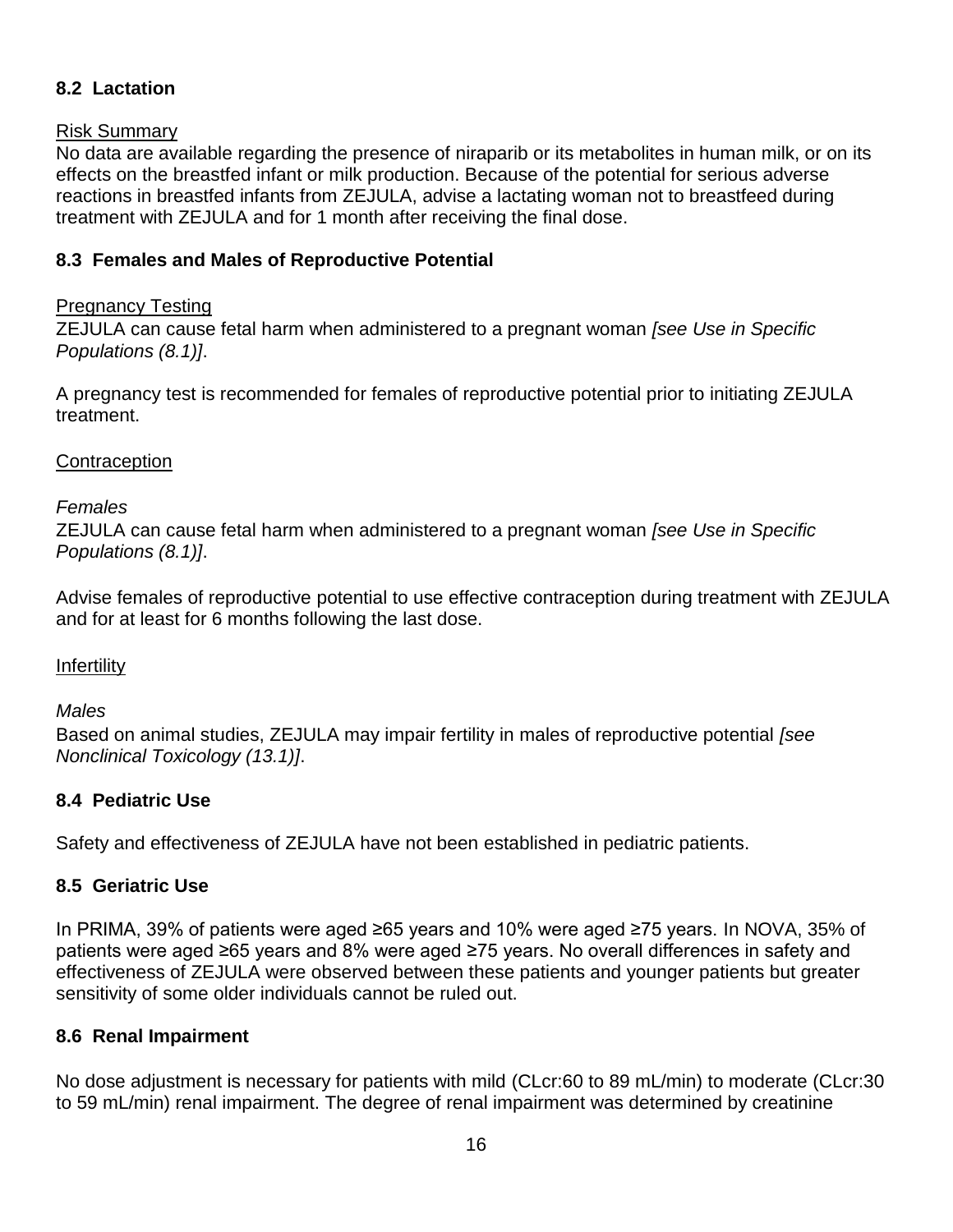clearance as estimated by the Cockcroft-Gault equation. The safety of ZEJULA in patients with severe renal impairment or end stage renal disease undergoing hemodialysis is unknown.

## **8.7 Hepatic Impairment**

No dose adjustment is needed in patients with mild hepatic impairment according to the National Cancer Institute – Organ Dysfunction Working Group (NCI-ODWG) criteria. The safety of ZEJULA in patients with moderate to severe hepatic impairment is unknown.

### **10 OVERDOSAGE**

There is no specific treatment in the event of ZEJULA overdose, and symptoms of overdose are not established. In the event of an overdose, healthcare practitioners should follow general supportive measures and should treat symptomatically.

## **11 DESCRIPTION**

Niraparib is an orally available poly(ADP-ribose) polymerase (PARP) inhibitor.

The chemical name for niraparib tosylate monohydrate is 2-{4-[(3S)-piperidin-3-yl]phenyl}-2Hindazole 7-carboxamide 4-methylbenzenesulfonate hydrate (1:1:1). The molecular formula is C<sub>26</sub>H<sub>30</sub>N<sub>4</sub>O<sub>5</sub>S and it has a molecular weight of 510.61 amu. The molecular structure is shown below:



Niraparib tosylate monohydrate is a white to off-white, non-hygroscopic crystalline solid. Niraparib solubility is pH independent below the pKa of 9.95, with an aqueous free base solubility of 0.7 mg/mL to 1.1 mg/mL across the physiological pH range.

Each ZEJULA capsule contains 159.4 mg niraparib tosylate monohydrate equivalent to 100 mg niraparib free base as the active ingredient. The inactive ingredients in the *capsule fill* are magnesium stearate and lactose monohydrate. The *capsule shell* consists of titanium dioxide, gelatin in the white capsule body; and FD&C Blue #1, FD&C Red #3, FD&C Yellow #5 and gelatin in the purple capsule cap. The *black printing ink* consists of shellac, dehydrated alcohol, isopropyl alcohol, butyl alcohol, propylene glycol, purified water, strong ammonia solution, potassium hydroxide and black iron oxide. The *white printing ink* consists of shellac, dehydrated alcohol, isopropyl alcohol, butyl alcohol, propylene glycol, sodium hydroxide, povidone and titanium dioxide.

## **12 CLINICAL PHARMACOLOGY**

## **12.1 Mechanism of Action**

Niraparib is an inhibitor of poly(ADP-ribose) polymerase (PARP) enzymes, PARP-1 and PARP-2, which play a role in DNA repair. In vitro studies have shown that niraparib-induced cytotoxicity may involve inhibition of PARP enzymatic activity and increased formation of PARP-DNA complexes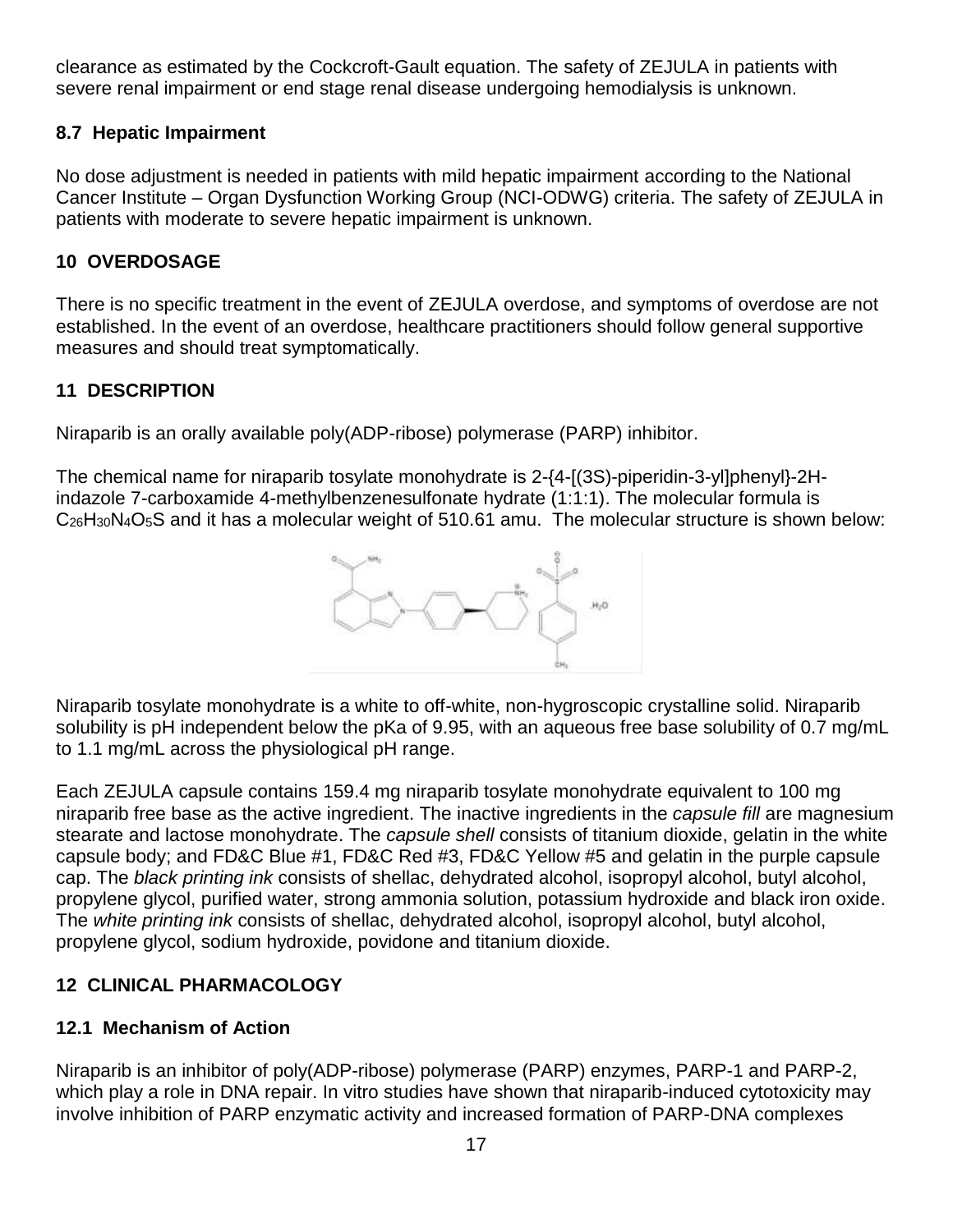resulting in DNA damage, apoptosis and cell death. Increased niraparib-induced cytotoxicity was observed in tumor cell lines with or without deficiencies in *BRCA1/2*. Niraparib decreased tumor growth in mouse xenograft models of human cancer cell lines with deficiencies in *BRCA1/2* and in human patient-derived xenograft tumor models with homologous recombination deficiency that had either mutated or wild type *BRCA1/2*.

### **12.2 Pharmacodynamics**

The pharmacodynamic response of niraparib has not been characterized.

#### Cardiovascular Effects

Niraparib has the potential to cause effects on pulse rate and blood pressure in patients receiving the recommended dose, which may be related to pharmacological inhibition of the dopamine transporter (DAT), norepinephrine transporter (NET) and serotonin transporter (SERT) *[see Nonclinical Toxicology (13.2)]*.

In the PRIMA study, mean pulse rate and blood pressure increased over baseline in the niraparib arm relative to the placebo arm at most on-study assessments. Mean greatest increases from baseline in pulse rate on treatment were 22.4 and 14.0 beats/min in the niraparib and placebo arms, respectively. Mean greatest increases from baseline in systolic blood pressure on treatment were 24.4 and 19.6 mmHg in the niraparib and placebo arms, respectively. Mean greatest increases from baseline in diastolic blood pressure on treatment were 15.9 and 13.9 mmHg in the niraparib and placebo arms, respectively.

In the NOVA study, mean pulse rate and blood pressure increased over baseline in the niraparib arm relative to the placebo arm at all on-study assessments. Mean greatest increases from baseline in pulse rate on treatment were 24.1 and 15.8 beats/min in the niraparib and placebo arms, respectively. Mean greatest increases from baseline in systolic blood pressure on treatment were 24.5 and 18.3 mmHg in the niraparib and placebo arms, respectively. Mean greatest increases from baseline in diastolic blood pressure on treatment were 16.5 and 11.6 mmHg in the niraparib and placebo arms, respectively.

#### Cardiac Electrophysiology

The potential for QTc prolongation with niraparib was evaluated in a randomized, placebo-controlled trial in cancer patients (367 patients on niraparib and 179 patients on placebo). No large changes in the mean QTc interval (>20 ms) were detected in the trial following the treatment of niraparib 300 mg once daily.

### **12.3 Pharmacokinetics**

Following a single-dose administration of 300 mg niraparib, the mean (±SD) peak plasma concentration ( $C_{\text{max}}$ ) was 804 ( $\pm$  403) ng/mL. The exposure ( $C_{\text{max}}$  and AUC) of niraparib increased in a dose proportional manner with daily doses ranging from 30 mg (0.1 times the approved recommended dosage) to 400 mg (1.3 times the approved recommended dosage). The accumulation ratio of niraparib exposure following 21 days of repeated daily doses was approximately 2 fold for doses ranging from 30 mg to 400 mg.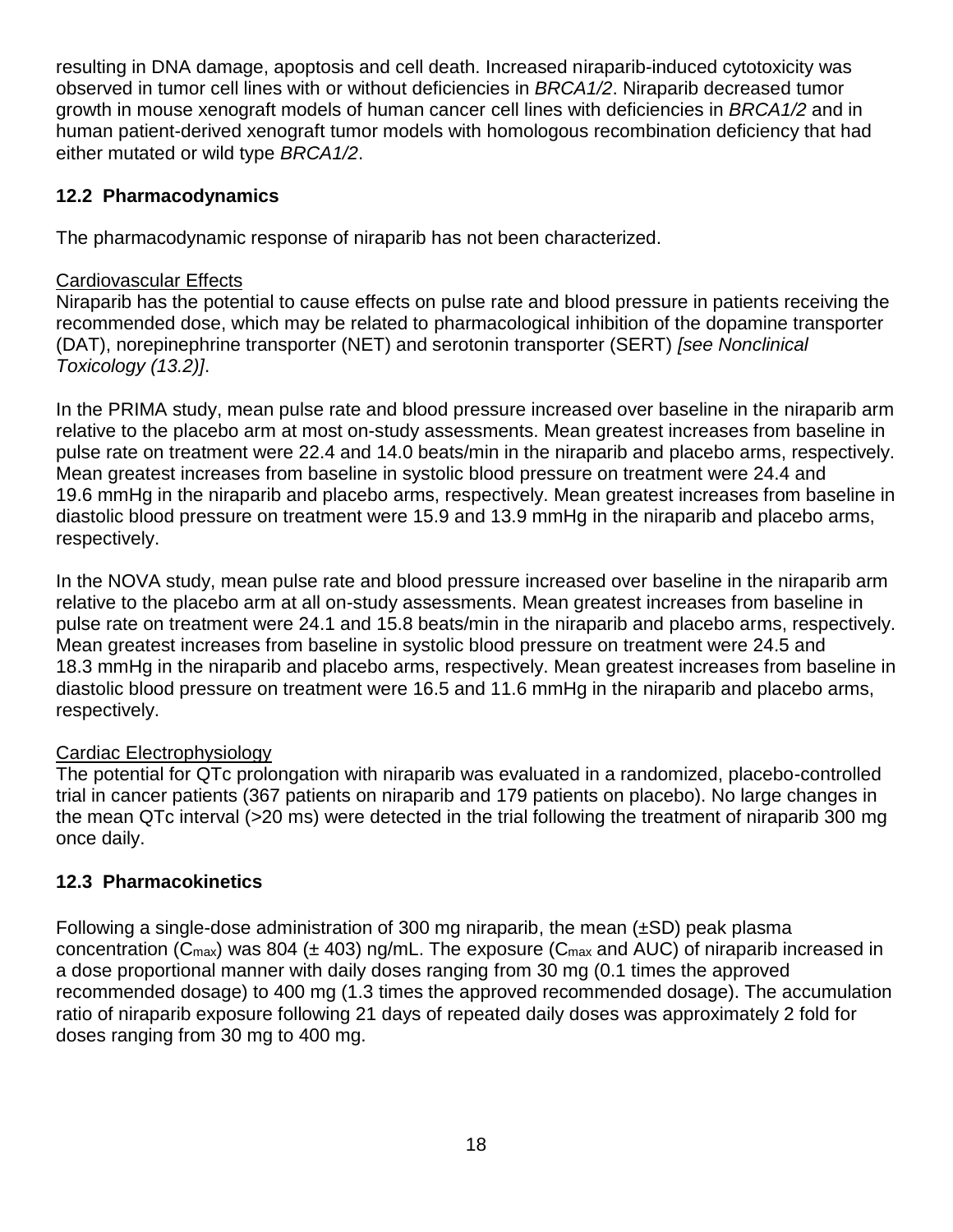#### Absorption

The absolute bioavailability of niraparib is approximately 73%. Following oral administration of niraparib, peak plasma concentration,  $C_{\text{max}}$ , is reached within 3 hours.

Concomitant administration of a high fat meal (800-1,000 calories with approximately 50% of total caloric content of the meal from fat) did not significantly affect the pharmacokinetics of niraparib.

#### **Distribution**

Niraparib is 83.0% bound to human plasma proteins. The average (±SD) apparent volume of distribution (Vd/F) was 1220 (±1114) L. In a population pharmacokinetic analysis, the Vd/F of niraparib was 1074 L in cancer patients.

#### Elimination

Following multiple daily doses of 300 mg niraparib, the mean half-life  $(t_{1/2})$  is 36 hours. In a population pharmacokinetic analysis, the apparent total clearance (CL/F) of niraparib was 16.2 L/h in cancer patients.

#### *Metabolism*

Niraparib is metabolized by carboxylesterases (CEs) to form a major inactive metabolite, which subsequently undergoes glucuronidation.

#### *Excretion*

Following administration of a single oral 300 mg dose of radio-labeled niraparib, the average percent recovery of the administered dose over 21 days was 47.5% (range 33.4% to 60.2%) in urine, and 38.8% (range 28.3% to 47.0%) in feces. In pooled samples collected over 6 days, unchanged niraparib accounted for 11% and 19% of the administered dose recovered in urine and feces, respectively.

#### Specific Populations

Age (18 to 65 years old), race/ethnicity, mild to moderate renal impairment, and mild hepatic impairment had no clinically significant effect on the pharmacokinetics of niraparib.

The effect of severe renal impairment or end-stage renal disease undergoing hemodialysis on the pharmacokinetics of niraparib is unknown.

The effect of moderate or severe hepatic impairment on the pharmacokinetics of niraparib is unknown.

#### Drug Interaction Studies

No clinical drug interaction studies have been performed with ZEJULA.

#### *In Vitro Studies*

*Inhibition of CYPs:* Neither niraparib nor the major primary metabolite M1 is an inhibitor of CYP1A2, CYP2B6, CYP2C8, CYP2C9, CYP2C19, CYP2D6, and CYP3A4.

*Induction of CYPs:* Neither niraparib nor M1 is a CYP3A4 inducer. Niraparib weakly induces CYP1A2 in vitro.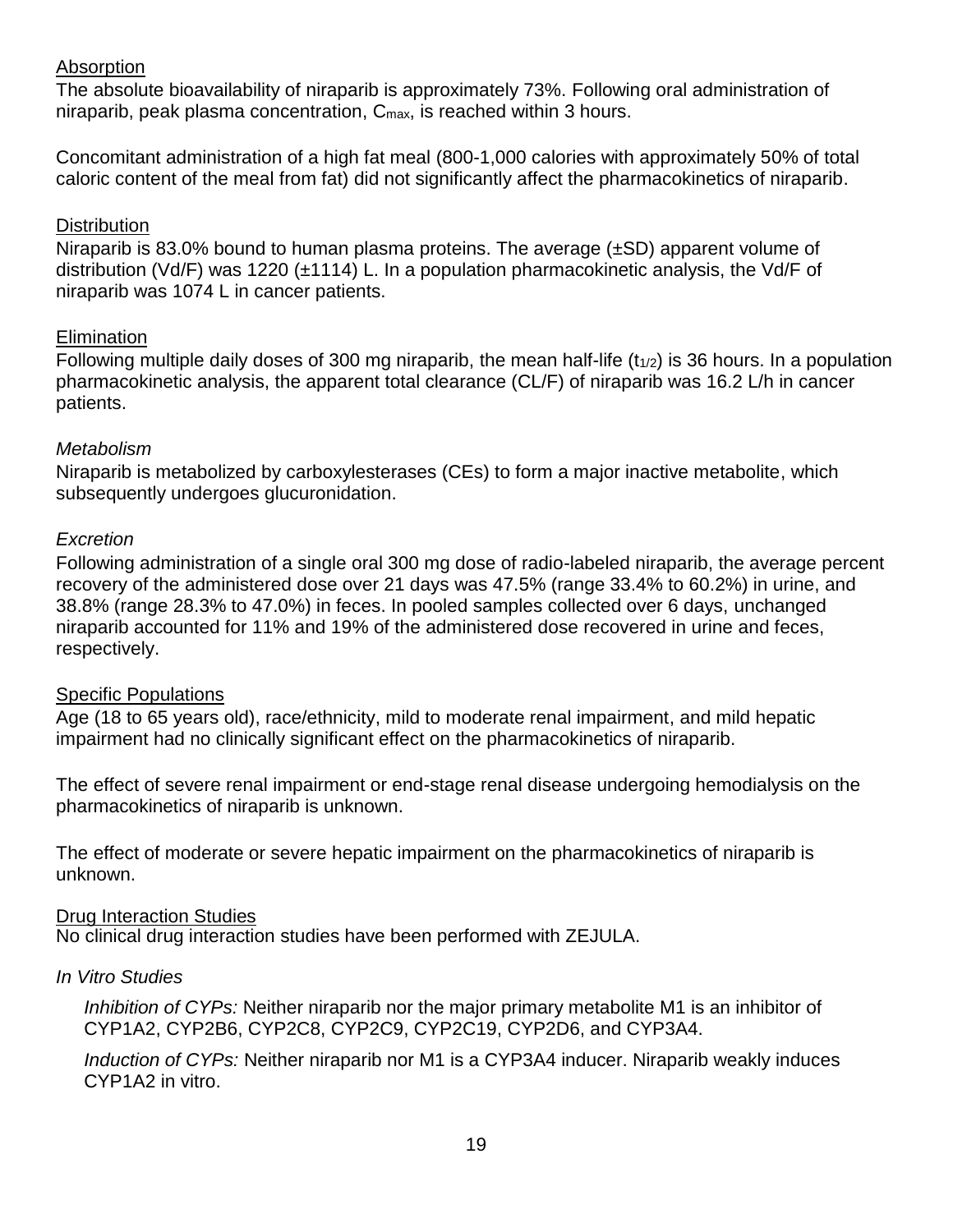*Substrate of CYPs:* Niraparib is a substrate of carboxylesterases (CEs) and the resulting M1 is further metabolized through the formation of glucuronides in vivo.

*Inhibition of UGTs:* Niraparib did not exhibit inhibitory effect against the UGT isoforms (UGT1A1, UGT1A4, UGT1A9, and UGT2B7) up to 200  $\mu$ M in vitro. Therefore, the potential for a clinically relevant inhibition of UGTs by niraparib is minimal.

*Inhibition of transporter systems:* Niraparib is a weak inhibitor of breast cancer resistance protein (BCRP), but does not inhibit P-glycoprotein (P-gp), bile salt export pump (BSEP), or multidrug resistance-associated protein 2 (MRP2).

Niraparib is an inhibitor of multidrug and toxin extrusion (MATE)1 and 2 with  $IC_{50}$  of 0.18 µM and ≤ 0.14 µM, respectively. Increased plasma concentrations of co-administered drugs that are substrates of these transporters (e.g., metformin) cannot be excluded.

The M1 metabolite is not an inhibitor of P-gp, BCRP, BSEP, MRP2, or MATE1 or 2. Neither niraparib nor M1 is an inhibitor of organic anion transport polypeptide 1B1 (OATP1B1), 1B3 (OATP1B3), or organic cation transporter 1 (OCT1), organic anion transporter 1 (OAT1), organic anion transporter 3 (OAT3), or organic cation transporter 2 (OCT2).

*Substrate of transporter systems:* Niraparib is a substrate of P-gp and BCRP. Niraparib is not a substrate of BSEP, MRP2, or MATE1 or 2. The M1 metabolite is not a substrate of P-gp, BCRP, BSEP, or MRP2, but MATE1 and 2. Neither niraparib nor M1 is a substrate of OATP1B1, OATP1B3, OCT1, OAT1, OAT3, or OCT2.

### **13 NONCLINICAL TOXICOLOGY**

## **13.1 Carcinogenesis, Mutagenesis, Impairment of Fertility**

Carcinogenicity studies have not been conducted with niraparib.

Niraparib was clastogenic in an in vitro mammalian chromosomal aberration assay and in an in vivo rat bone marrow micronucleus assay. This clastogenicity is consistent with genomic instability resulting from the primary pharmacology of niraparib and indicates potential for genotoxicity in humans. Niraparib was not mutagenic in a bacterial reverse mutation assay (Ames) test.

Fertility studies in animals have not been conducted with niraparib. In repeat-dose oral toxicity studies, niraparib was administered daily for up to 3 months duration in rats and dogs. Reduced sperm, spermatids and germ cells in epididymides and testes were observed at doses ≥10 mg/kg and ≥1.5 mg/kg in rats and dogs, respectively. These dose levels resulted in systemic exposures approximately 0.3 and 0.012 times, respectively, the human exposure ( $AUC_{0-24hr}$ ) at the recommended dose of 300 mg daily. There was a trend toward reversibility of these findings 4 weeks after dosing was stopped.

## **13.2 Animal Toxicology and/or Pharmacology**

In vitro, niraparib bound to the dopamine transporter (DAT), norepinephrine transporter (NET) and serotonin transporter (SERT) and inhibited uptake of norepinephrine and dopamine in cells with IC<sub>50</sub> values that were lower than the C<sub>min</sub> at steady-state in patients receiving the recommended dose. Niraparib has the potential to cause effects in patients related to inhibition of these transporters (e.g., cardiovascular or CNS).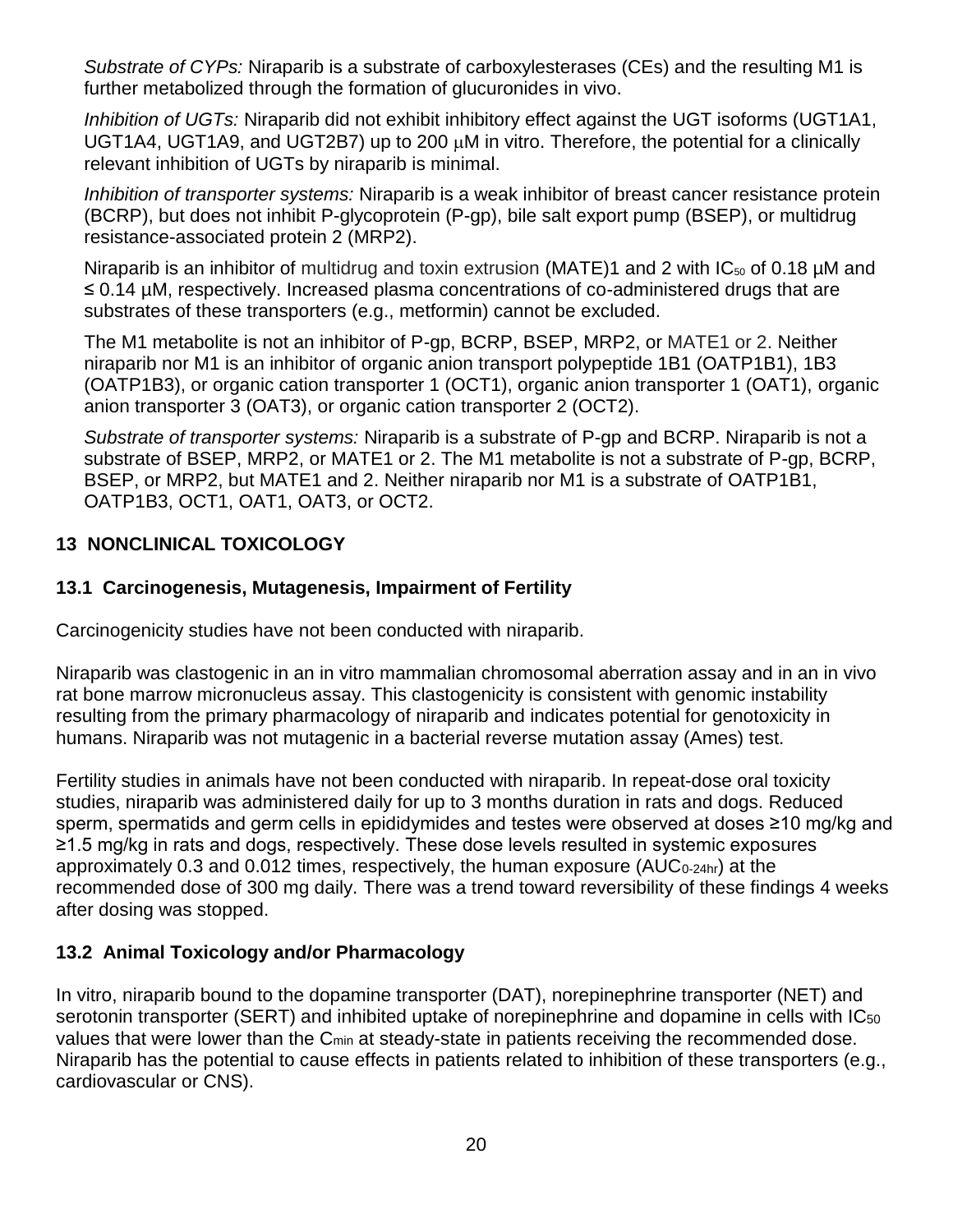Intravenous administration of niraparib to vagotomized dogs over 30 minutes at 1, 3 and 10 mg/kg resulted in an increased range of arterial pressures of 13-20, 18-27 and 19-25% and increased range of heart rates of 2-11, 4-17 and 12-21% above pre-dose levels, respectively. The unbound plasma concentrations of niraparib in dogs at these dose levels were approximately 0.5, 1.5 and 5.8 times the unbound Cmax at steady-state in patients receiving the recommended dose.

In addition, niraparib crossed the blood-brain barrier in rats and monkeys following oral administration. The cerebrospinal fluid (CSF): plasma C<sub>max</sub> ratios of niraparib administered at 10 mg/kg orally to two Rhesus monkeys were 0.10 and 0.52.

## **14 CLINICAL STUDIES**

## **14.1 First-Line Maintenance Treatment of Advanced Ovarian Cancer**

PRIMA (NCT02655016) was a double-blind, placebo-controlled trial in which patients (n=733) in complete or partial response to first-line platinum-based chemotherapy were randomized 2:1 to ZEJULA or matched placebo. Initially, the patients received a starting dose of 300 mg once daily, regardless of body weight or platelet count. The study was amended to include a starting dose of 200 mg for patients weighing less than 77 kg OR with a platelet count of less than 150,000/μL or 300 mg for patients weighing greater than or equal to 77 kg (170 lbs) AND who have a platelet count greater than or equal to 150,000/μL.

Patients were randomized post completion of first-line platinum-based chemotherapy plus surgery. Randomization was stratified by best response during the front-line platinum regimen (complete response vs partial response), neoadjuvant chemotherapy (NACT) (yes vs no), and HRD status (positive vs negative or not determined). HRD status was determined using the FDA-approved Myriad myChoice CDx assay. HRD positive status included either tumor *BRCA* mutant (t*BRCA*m) or a genomic instability score (GIS)  $\geq$  42.

The major efficacy outcome measure, progression-free survival (PFS), was determined by blinded independent central review (BICR) per RECIST, version 1.1. In some cases, criteria other than RECIST, such as clinical signs and symptoms and increasing CA-125, were also applied. Overall survival (OS) was an additional efficacy outcome measure. PFS testing was performed hierarchically: first in the HR deficient (HRD positive) population, then in the overall population. The median age of 62 ranged from 32 to 85 years among patients randomized with ZEJULA and 33 to 88 years among patients randomized with placebo. Eighty-nine percent of all patients were white. Sixty-nine percent of patients randomized with ZEJULA and 71% of patients randomized with placebo had an ECOG of 0 at study baseline. Approximately 45% of patients were enrolled in the U.S. or Canada. In the overall population, 65% of patients had stage III disease and 35% had stage IV disease. Sixty-seven percent of the patients received NACT. Sixty-nine percent of the patients had a complete response to the firstline platinum-based chemotherapy. Approximately 35% (n=258) of patients received a starting dose of 200 mg or 300 mg depending on baseline body weight and platelet count. Among those patients, 186 patients received a starting dose of 200 mg.

PRIMA demonstrated a statistically significant improvement in PFS for patients randomized to ZEJULA as compared with placebo in the HR deficient and overall population (Table 12, and Figures 1 and 2).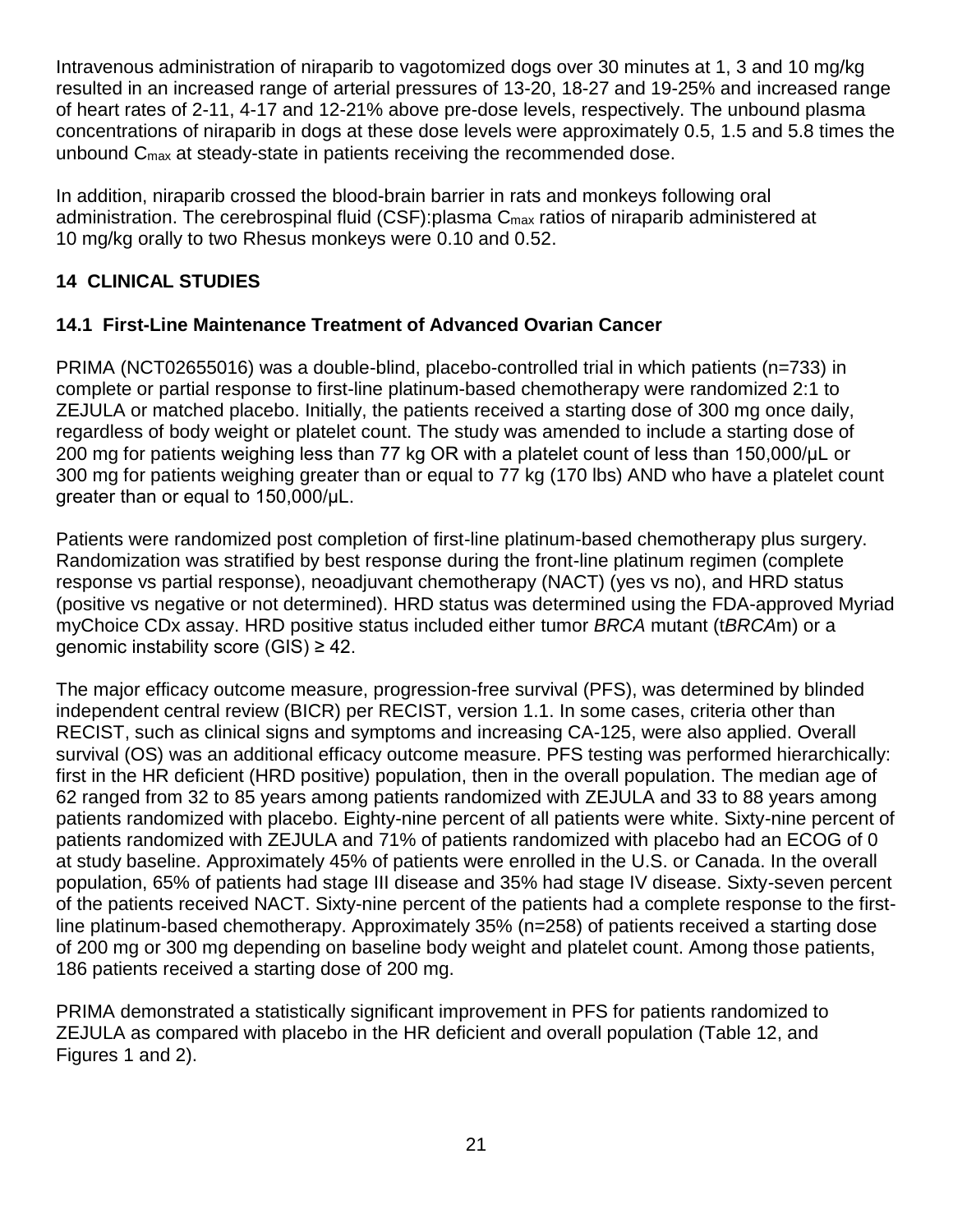#### **Table 12: Efficacy Results – PRIMA (determined by BICR<sup>a</sup> )**

|                      |                  | <b>HR deficient Population</b> | <b>Overall Population</b> |               |  |
|----------------------|------------------|--------------------------------|---------------------------|---------------|--|
|                      | <b>ZEJULA</b>    | Placebo                        | <b>ZEJULA</b>             | Placebo       |  |
|                      | $(N=247)$        | $(N=126)$                      | $(N=487)$                 | $(N=246)$     |  |
| PFS events,          | 81 (33)          | 73 (58)                        | 232 (48)                  | 155 (63)      |  |
| $n$ (%)              |                  |                                |                           |               |  |
| <b>PFS Median</b>    | 21.9 (19.3, NE)  | 10.4(8.1, 12.1)                | 13.8 (11.5, 14.9)         | 8.2(7.3, 8.5) |  |
| (95%                 |                  |                                |                           |               |  |
| $Cl$ ), in           |                  |                                |                           |               |  |
| months               |                  |                                |                           |               |  |
| Hazard               | 0.43(0.31, 0.59) |                                | $0.62$ (0.50, 0.76)       |               |  |
| Ratio $(HR)^b$       |                  |                                |                           |               |  |
| (95% CI)             |                  |                                |                           |               |  |
| p-value <sup>c</sup> | < 0.0001         |                                | < 0.0001                  |               |  |

aefficacy analysis was based on blinded independent central review (BICR).

bbased on a stratified Cox proportional hazards model

<sup>c</sup>based on a stratified log-rank test

NE=Not Estimable

In exploratory subgroup analyses of patients who were administered a starting dose of ZEJULA or matched placebo based on baseline weight or platelet count, the hazard ratio for PFS was 0.39 (95% CI [0.22, 0.72]) in the HR deficient subgroup (n=130), and 0.68 (95% CI [0.48, 0.97]) in the overall population (n=258).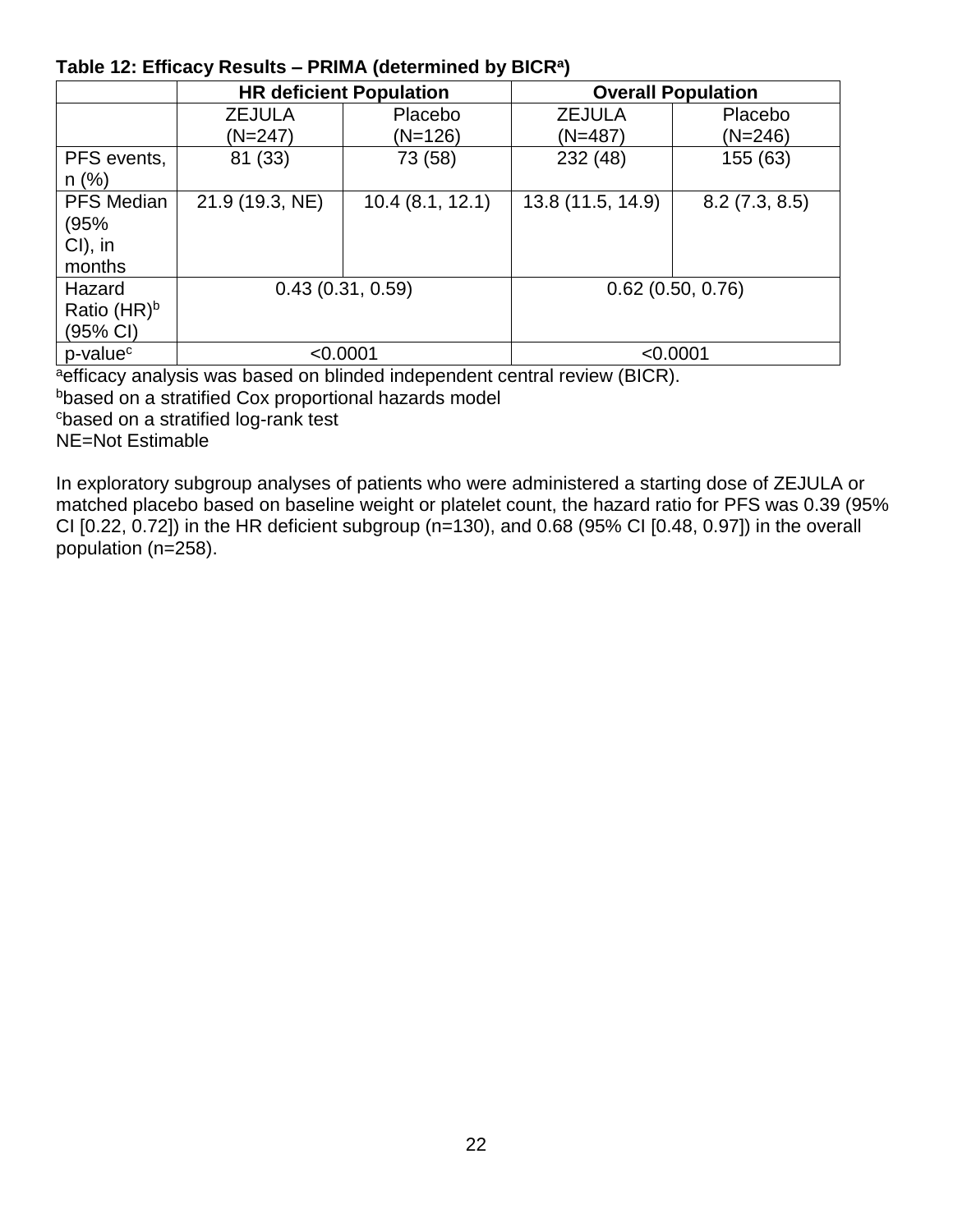

**Figure 1: Progression-Free Survival in Patients with HR deficient Tumors (ITT Population, Figure 1 PHS In PHS In PRS PRS PRS PRS PRS PRS PRS PRS PRS PRS PRS PRS PRS PRS PRS PRS PRS PRS PRS PRS PRS PRS PRS PRS PRS PRS PRS PRS PRS PRS PRS PRS PRS P**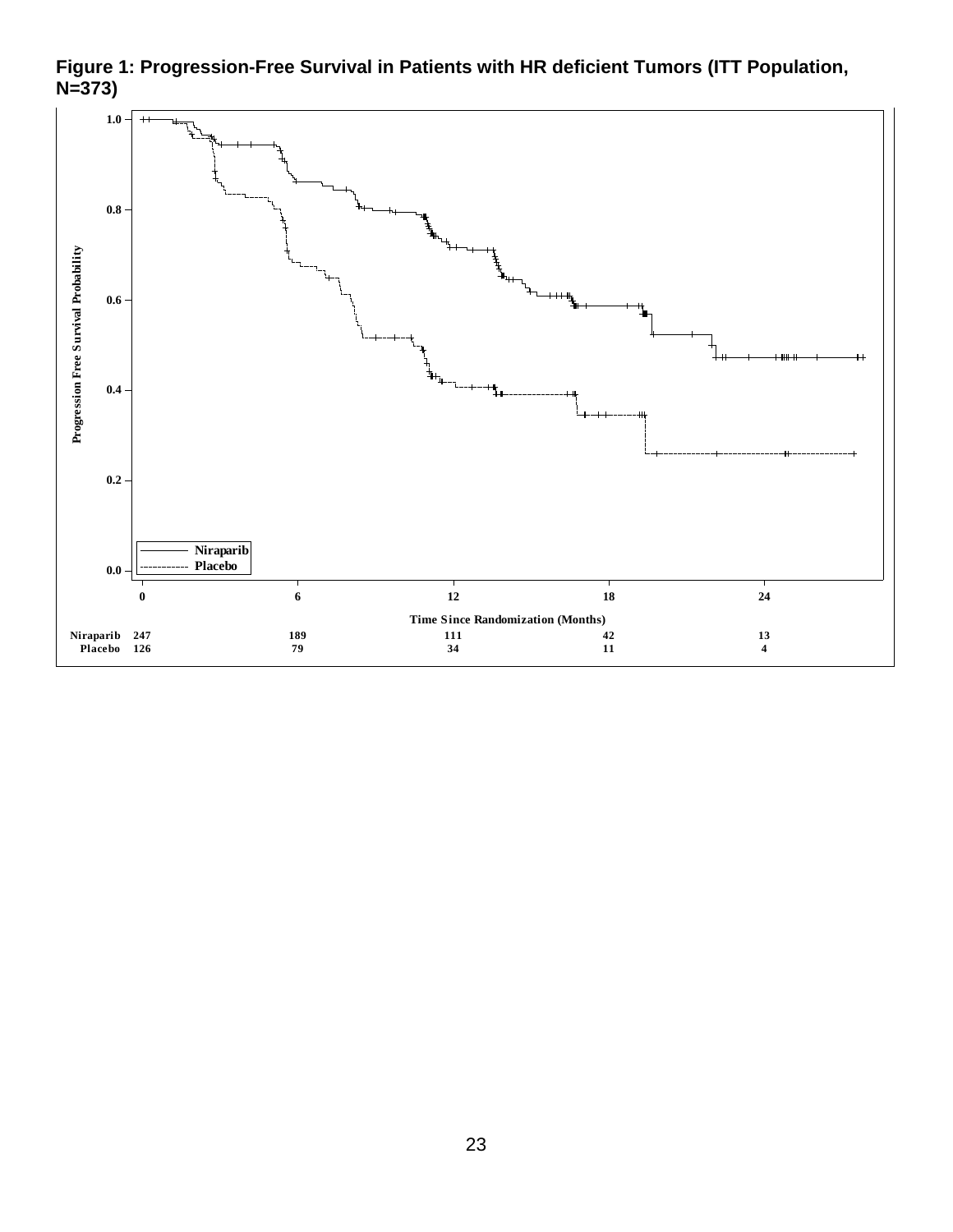

**Figure 2: Progression-Free Survival in the Overall Population (ITT Population, N=733) Figure 3**

At the time of the PFS analysis, overall survival data were immature with 11% deaths in the overall population.

## **14.2 Maintenance Treatment of Recurrent Ovarian Cancer**

NOVA (NCT01847274) was a double-blind, placebo-controlled trial in which patients (n=553) with platinum-sensitive recurrent epithelial ovarian, fallopian tube, or primary peritoneal cancer were randomized 2:1 to ZEJULA 300 mg orally daily or matched placebo within 8 weeks of the last therapy. Treatment was continued until disease progression or unacceptable toxicity. All patients had received at least two prior platinum-containing regimens and were in response (complete or partial) to their most recent platinum-based regimen.

Randomization was stratified by time to progression after the penultimate platinum therapy (6 to <12 months and ≥12 months); use of bevacizumab in conjunction with the penultimate or last platinum regimen (yes/no); and best response during the most recent platinum regimen (complete response and partial response). Eligible patients were assigned to one of two cohorts based on the results of the BRACAnalysis CDx. Patients with deleterious or suspected deleterious germline *BRCA* mutations (gBRCAm) were assigned to the germline *BRCA* mutated (g*BRCA*mut) cohort (n=203), and those without germline *BRCA* mutations were assigned to the non-g*BRCA*mut cohort (n=350).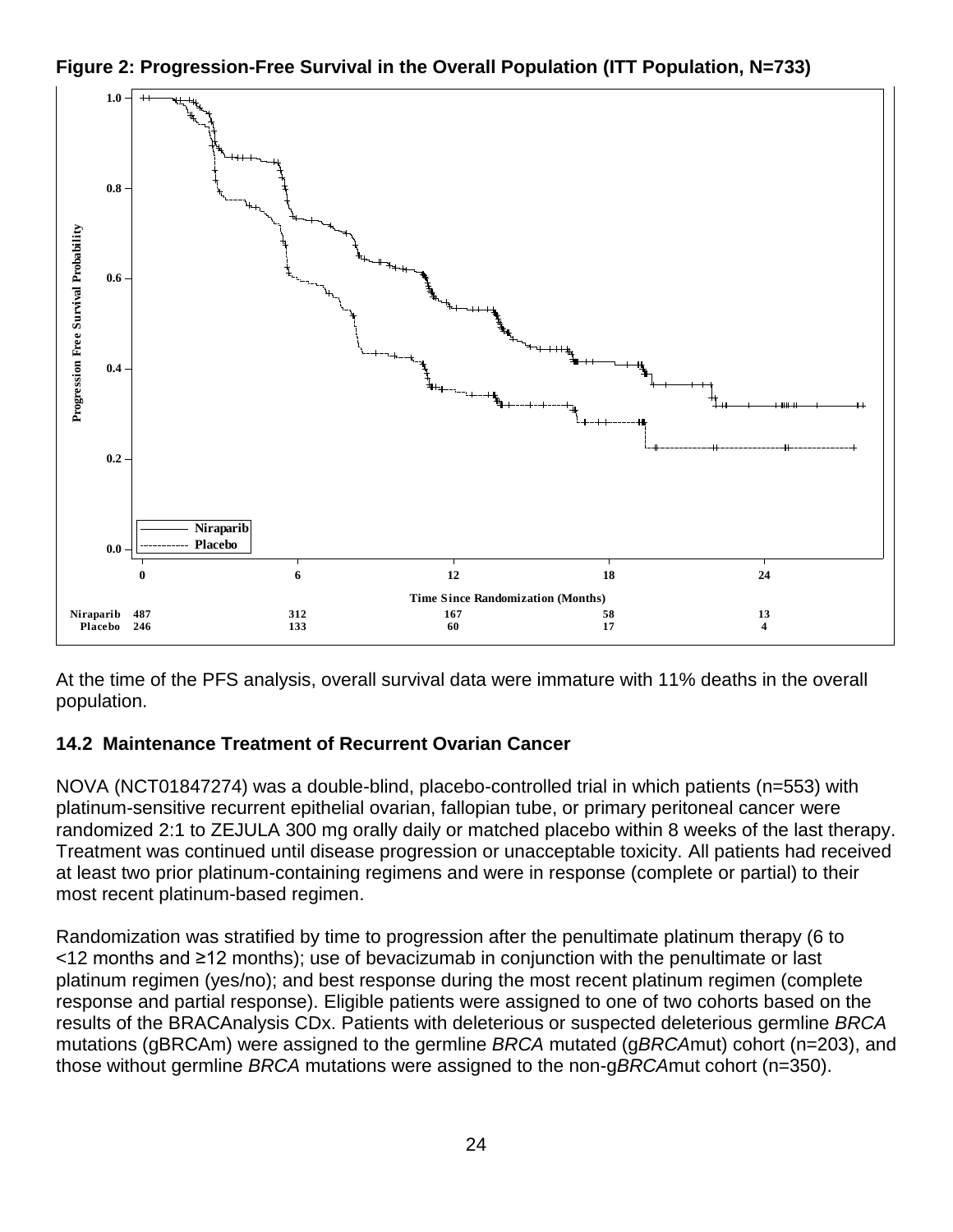The major efficacy outcome measure, PFS (progression-free survival), was determined primarily by central independent assessment per RECIST (Response Evaluation Criteria in Solid Tumors, version 1.1). In some cases, criteria other than RECIST, such as clinical signs and symptoms and increasing CA-125, were also applied.

The median age of patients ranged from 57-64 years among patients treated with ZEJULA and 58-67 years among patients treated with placebo. Eighty-six percent of all patients were white. Sixty-seven percent of patients receiving ZEJULA and 69% of patients receiving placebo had an ECOG of 0 at study baseline. Approximately 40% of patients were enrolled in the U.S. or Canada and 51% of all patients were in complete response to most recent platinum-based regimen, with 39% on both arms with an interval of 6-12 months since the penultimate platinum regimen. Twenty-six percent of those treated with ZEJULA and 31% treated with placebo had received prior bevacizumab therapy. Approximately 40% of patients had 3 or more lines of treatment.

The trial demonstrated a statistically significant improvement in PFS for patients randomized to ZEJULA as compared with placebo in the g*BRCA*mut cohort and the non-g*BRCA*mut cohort (Table 13, and Figures 3 and 4).

| Table 13: Efficacy Results - NOVA (IRC Assessment <sup>a</sup> , Intent-To-Treat Population) |                            |                |                            |                 |
|----------------------------------------------------------------------------------------------|----------------------------|----------------|----------------------------|-----------------|
|                                                                                              | gBRCAmut Cohort            |                | non-gBRCAmut Cohort        |                 |
|                                                                                              | <b>ZEJULA</b><br>$(N=138)$ | Placebo (N=65) | <b>ZEJULA</b><br>$(N=234)$ | Placebo (N=116) |
| <b>PFS Median in months (95% CI)</b>                                                         | 21.0                       | 5.5            | 9.3                        | 3.9             |
|                                                                                              | (12.9, NR)                 | (3.8, 7.2)     | (7.2, 11.2)                | (3.7, 5.5)      |
| Hazard Ratio (HR) <sup>b</sup>                                                               | 0.26                       |                | 0.45                       |                 |
| (95% CI)                                                                                     | (0.17, 0.41)               |                |                            | (0.34, 0.61)    |
| $p$ -value $c$                                                                               | < 0.0001                   |                |                            | < 0.0001        |

aefficacy analysis was based on blinded central independent radiologic and clinical oncology review committee (IRC).

bbased on a stratified Cox proportional hazards model <sup>c</sup>based on a stratified log-rank test

NR=Not Reached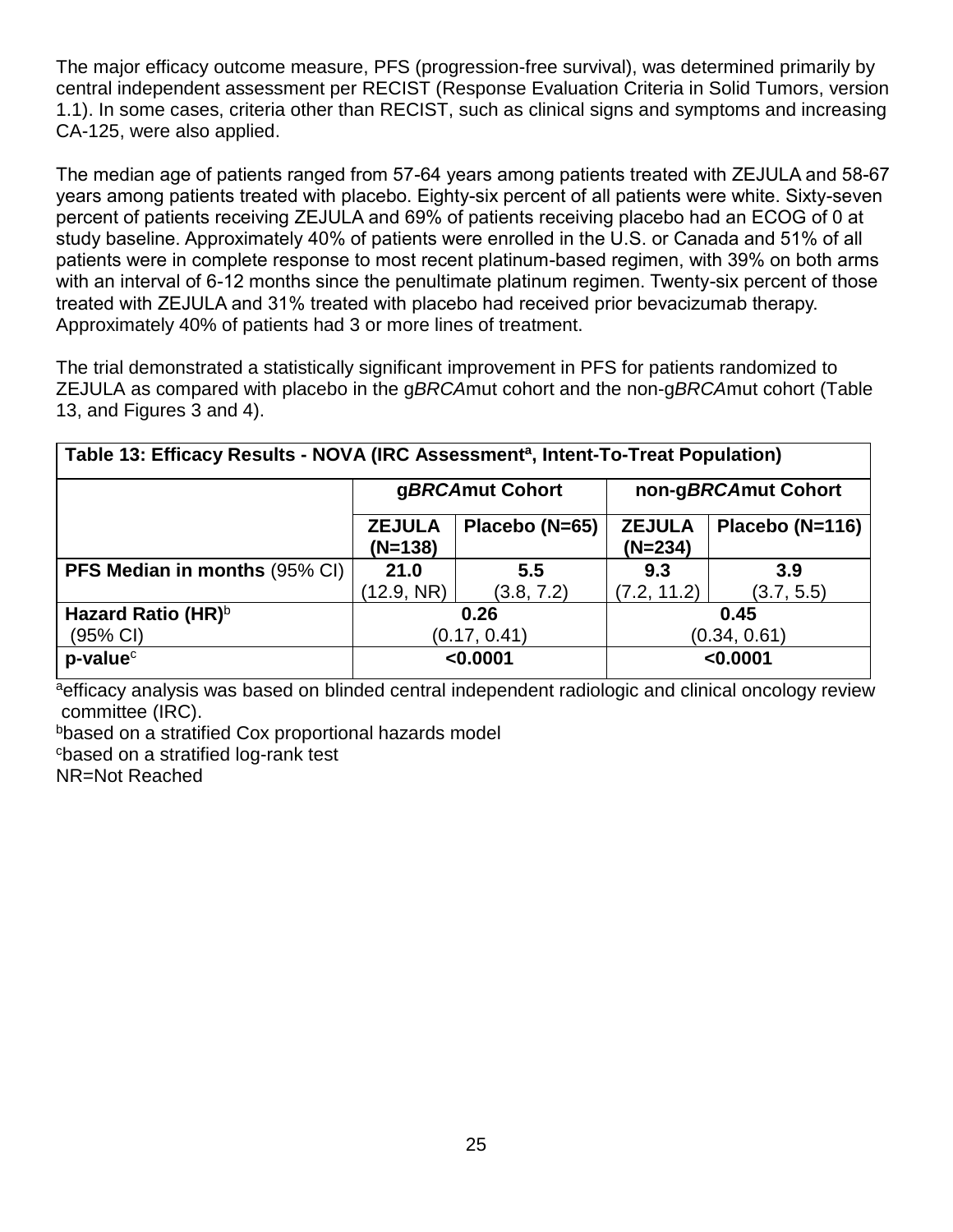**Figure 3: Progression-Free Survival in the g***BRCA***mut Cohort Based on IRC Assessment (ITT Population, N=203)**

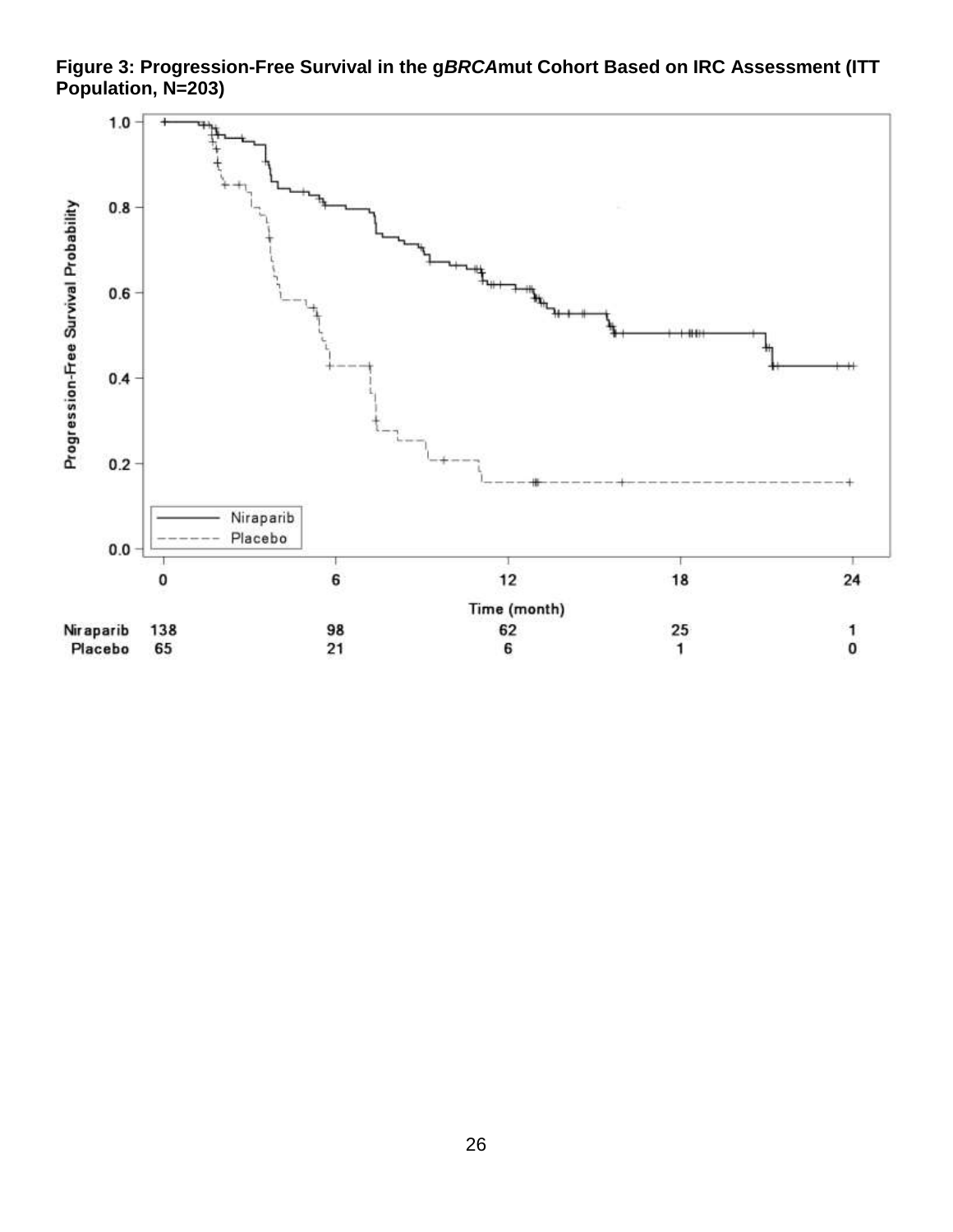**Figure 4: Progression-Free Survival in the Non-g***BRCA***mut Cohort Overall Based on IRC Assessment (ITT Population, N=350)**



At the time of the PFS analysis, limited overall survival data were available with 17% deaths across the two cohorts.

### **14.3 Treatment of Advanced Ovarian Cancer after Three or More Chemotherapies**

The efficacy of ZEJULA was studied in 98 patients with advanced ovarian cancer with HRD positive tumors in the single-arm QUADRA (NCT02354586) trial. Patients were required to have been treated with three or more prior lines of chemotherapy and those with prior exposure to PARP inhibitors were excluded. Patients were selected using a clinical trial assay. Those without *BRCA* mutations must have progressed at least six months after their last dose of platinum therapy. All patients received ZEJULA capsules at a starting dose of 300 mg once daily as monotherapy until disease progression or unacceptable toxicity.

HRD positive status was determined using the Myriad myChoice CDx as either t*BRCA*m (n=63) and/or a genomic instability score (GIS)  $\geq$  42 (n=35). GIS is an algorithmic measurement of Loss of Heterozygosity (LOH), Telomeric Allelic Imbalance (TAI), and Large-scale State Transitions (LST).

The major efficacy outcome measures were objective response rate (ORR) and duration of response (DOR) as assessed by the investigator according to RECIST v. 1.1.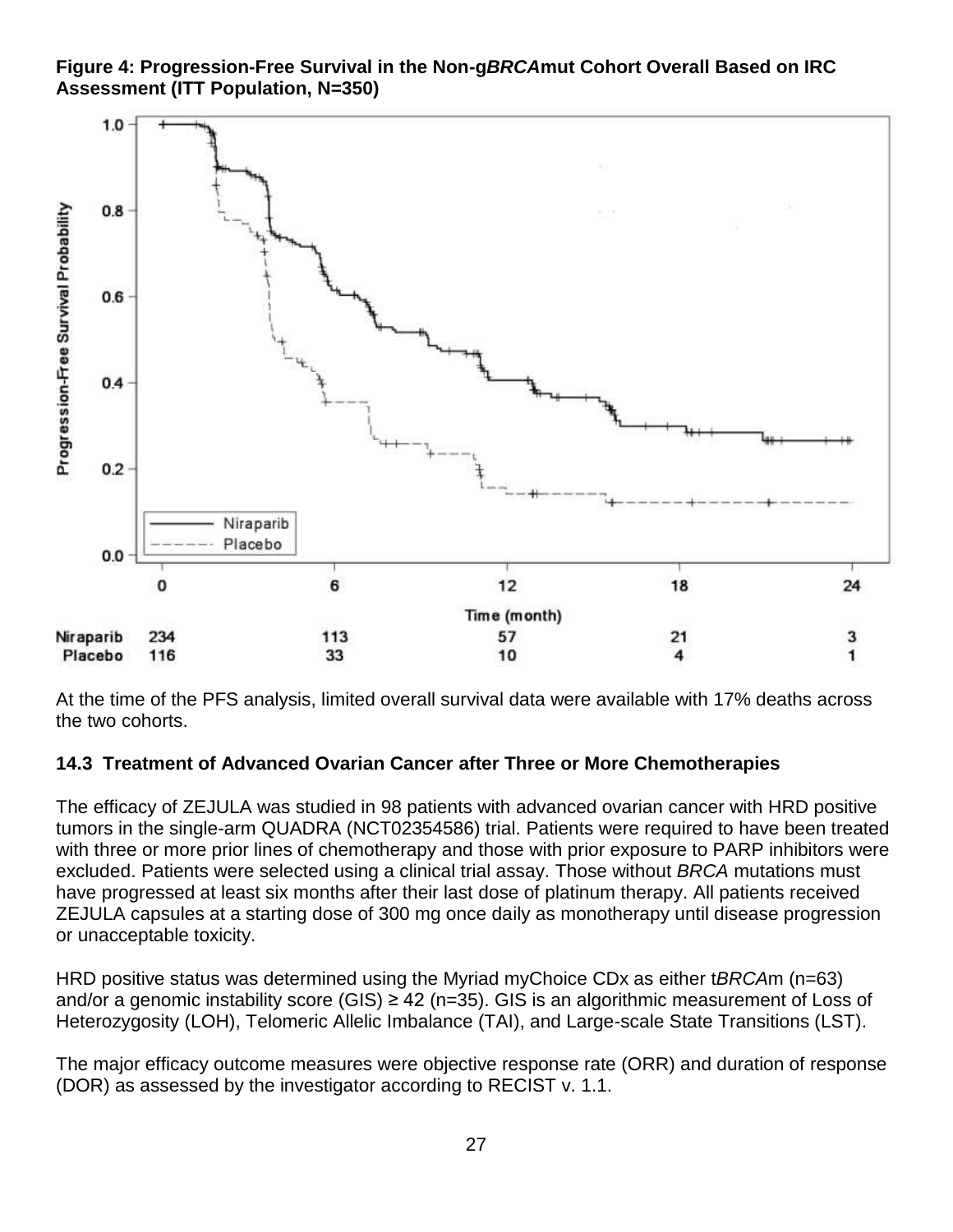The median age of the patients was 63 years (range 39-91); the majority were white (82%) and all had an ECOG PS of 0 (59%) or 1 (41%).

The efficacy results for QUADRA are summarized in Table 14.

#### **Table 14: Efficacy Results – QUADRA (Investigator Assessment)**

|                                               | <b>HRD Positive Cohorta</b> |
|-----------------------------------------------|-----------------------------|
|                                               | $N = 98$                    |
| Objective Response Rate (95% CI) <sup>b</sup> | 24% (16, 34)                |
| <b>Complete Responses</b>                     | 0%                          |
| <b>Partial Responses</b>                      | 24%                         |
| Median DOR in months (95% CI)                 | 8.3(6.5, NE <sup>c</sup> )  |

<sup>a</sup>HRD positive status is defined as t*BRCA*-mutated and/or GIS  $\geq$  42.

<sup>b</sup>Confirmed response rate. The ORR as assessed by blinded independent central review was consistent.

<sup>c</sup>NE=not estimable.

For patients with t*BRCA*m ovarian cancer, investigator-assessed ORR was 39% (7/18; 95% CI: [17, 64]) in patients with platinum-sensitive disease, 29% (6/21; 95% CI: [11, 52]) in patients with platinum-resistant disease, and 19% (3/16; 95% CI: [4, 46]) in patients with platinum-refractory disease.

For patients with platinum-sensitive GIS-positive disease (without *BRCA*mut) (n=35), investigator-assessed ORR was 20% (95% CI [8, 37]).

### **16 HOW SUPPLIED/STORAGE AND HANDLING**

ZEJULA is available as capsules having a white body printed with "100 mg" in black ink, and a purple cap printed with "Niraparib" in white ink.

Each capsule contains 100 mg of niraparib free base.

| ZEJULA capsules are packaged as |                  |  |  |  |
|---------------------------------|------------------|--|--|--|
| 90-count bottles                | NDC 69656-103-90 |  |  |  |
| 30-count bottles                | NDC 69656-103-30 |  |  |  |

Store at 20°C to 25°C (68°F to 77°F); excursions are permitted between 15°C to 30°C (59°F to 86°F) [see USP Controlled Room Temperature].

### **17 PATIENT COUNSELING INFORMATION**

Advise the patient to read the FDA-approved patient labeling (Patient Information).

#### MDS/AML

Advise patients to contact their healthcare provider if they experience weakness, feeling tired, fever, weight loss, frequent infections, bruising, bleeding easily, breathlessness, blood in urine or stool, and/or laboratory findings of low blood cell counts, or a need for blood transfusions. This may be a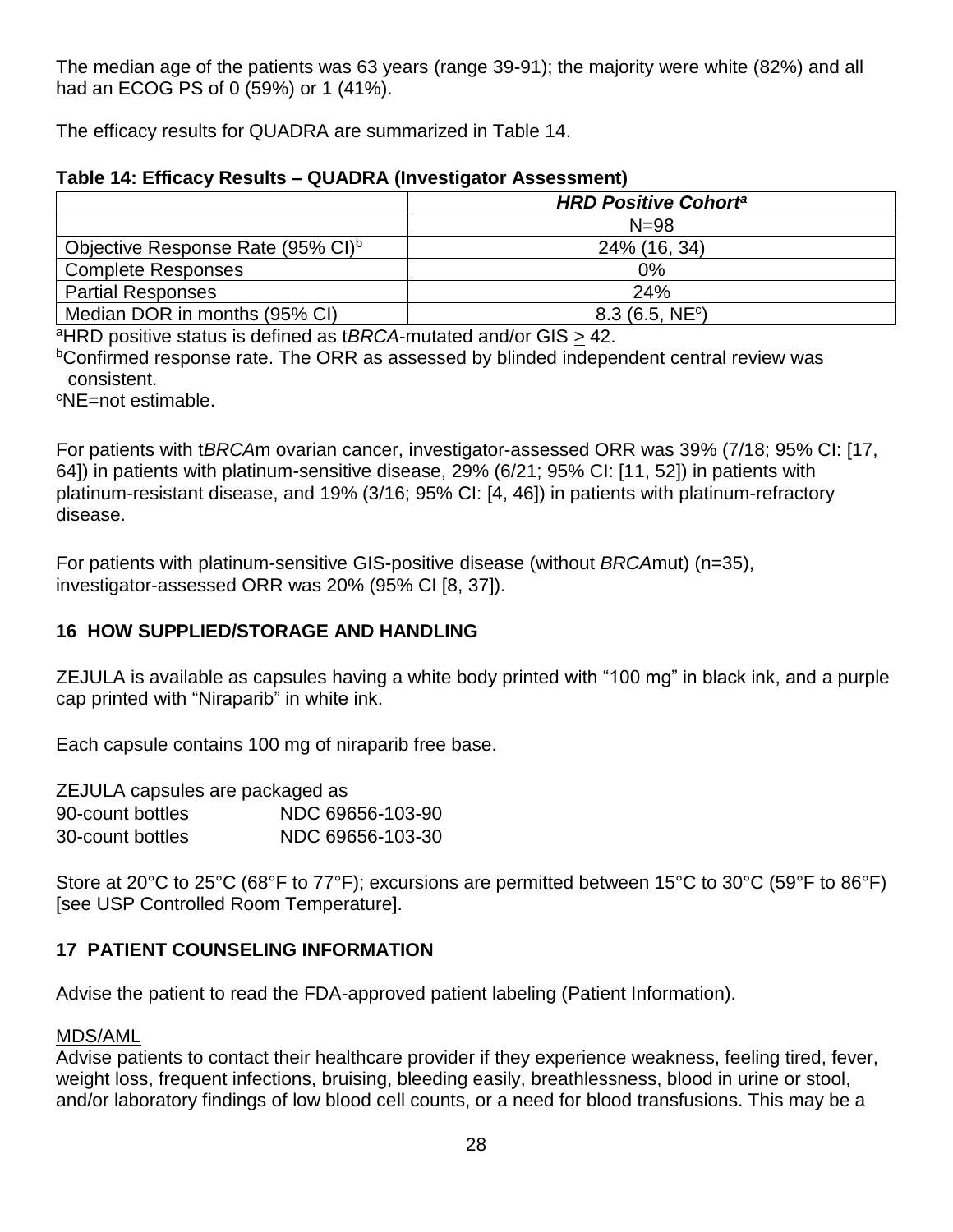sign of hematological toxicity or myelodysplastic syndrome (MDS) or acute myeloid leukemia (AML) which has been reported in patients treated with ZEJULA *[see Warnings and Precautions (5.1)]*.

#### Bone Marrow Suppression

Advise patients that periodic monitoring of their blood counts is required. Advise patients to contact their healthcare provider for new onset of bleeding, fever, or symptoms of infection *[see Warnings and Precautions (5.2)].*

#### Cardiovascular Effects

Advise patients to undergo blood pressure and heart rate monitoring at least weekly for the first two months, then monthly for the first year of treatment, and then periodically thereafter. Advise patients to contact their healthcare provider if blood pressure is elevated *[see Warnings and Precautions (5.3)].*

#### Dosing Instructions

Inform patients on how to take ZEJULA *[see Dosage and Administration (2.2)]*. ZEJULA should be taken once daily. Instruct patients that if they miss a dose of ZEJULA, not to take an extra dose to make up for the one that they missed. They should take their next dose at the regularly scheduled time. Each capsule should be swallowed whole. ZEJULA may be taken with or without food. Bedtime administration may be a potential method for managing nausea.

#### Embryo-Fetal Toxicity

Advise females to inform their healthcare provider if they are pregnant or become pregnant. Inform female patients of the risk to a fetus and potential loss of the pregnancy *[see Warnings and Precautions (5.4) and Use in Specific Populations (8.1)]*.

#### **Contraception**

Advise females of reproductive potential to use effective contraception during treatment with ZEJULA and for at least 6 months after receiving the last dose *[see Use in Specific Populations (8.3)]*.

#### Lactation

Advise patients not to breastfeed while taking ZEJULA and for 1 month after the last dose *[see Use in Special Populations (8.2)]*.

Trademarks are owned by or licensed to the GSK group of companies.



Manufactured for GlaxoSmithKline Research Triangle Park, NC 27709

©2020 GSK group of companies. 124212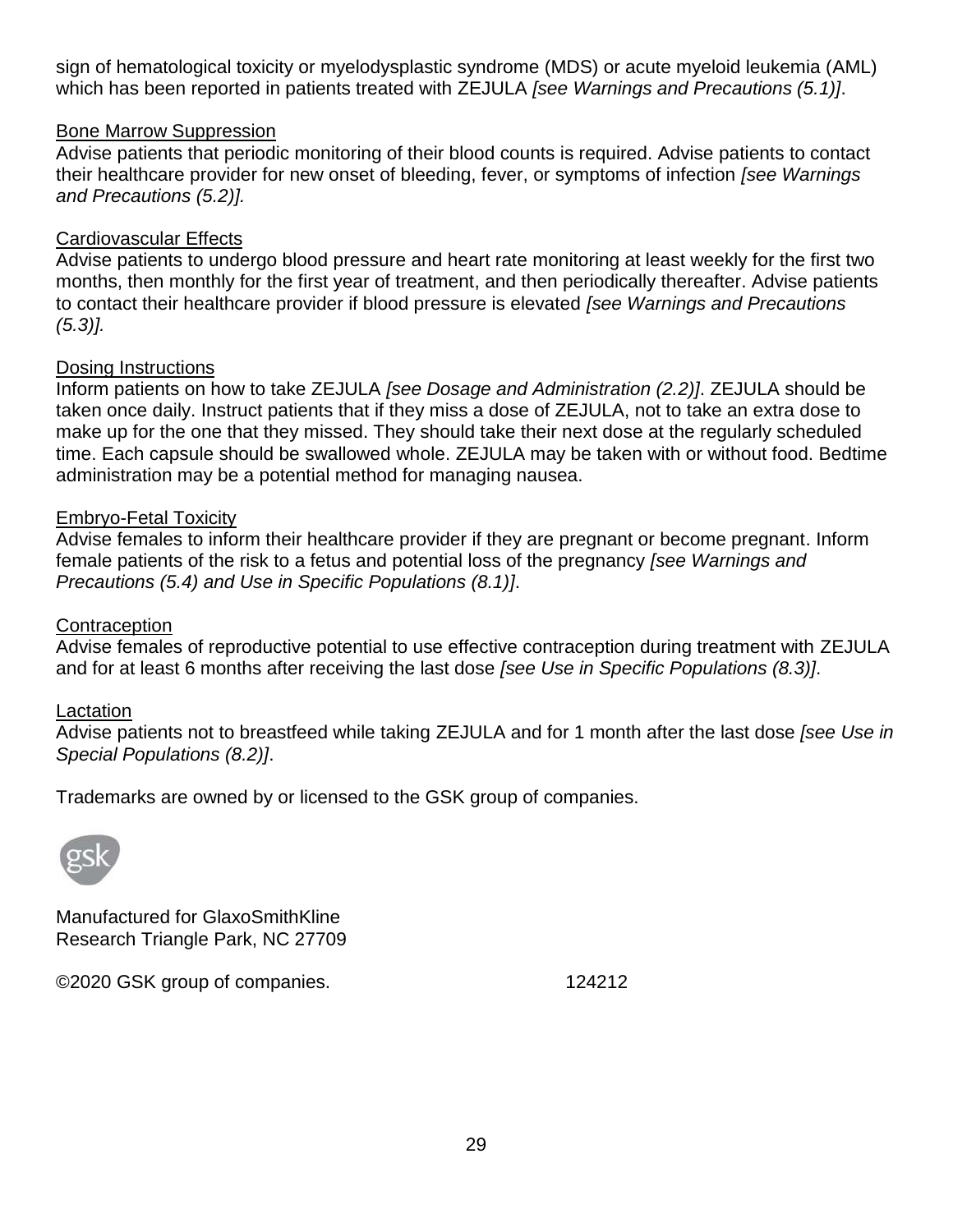#### **PATIENT INFORMATION ZEJULA (zuh-JOO-luh) (niraparib) capsules**

**What is the most important information I should know about ZEJULA? ZEJULA may cause serious side effects including:**

• **Bone marrow problems called Myelodysplastic Syndrome (MDS) or a type of cancer of the blood called Acute Myeloid Leukemia (AML).** Some people who have ovarian cancer and who have received previous treatment with chemotherapy or certain other medicines for their cancer have developed MDS or AML during treatment with ZEJULA. MDS or AML may lead to death. If you develop MDS or AML, your healthcare provider will stop treatment with ZEJULA.

Symptoms of low blood cell counts (low red blood cells, low white blood cells, and low platelets) are common during treatment with ZEJULA, but can be a sign of serious bone marrow problems, including MDS or AML. Symptoms may include:

- o weakness o fever
- o feeling tired
- o weight loss
- 
- 
- o shortness of breath
- o blood in urine or stool
- o frequent infections on the state of the bruising or bleeding more easily

Your healthcare provider will do blood tests to check your blood cell counts:

- o before treatment with ZEJULA
- o weekly for the first month of treatment with ZEJULA
- o every month for the next 11 months, then as needed during treatment with ZEJULA
- **High blood pressure.** High blood pressure is common during treatment with ZEJULA, and can become serious. Your healthcare provider will check your blood pressure and heart rate at least weekly for the first two months, then monthly for the first year, and as needed thereafter during your treatment with ZEJULA.

## **See "What are the possible side effects of ZEJULA?" for more information about side effects.**

## **What is ZEJULA?**

ZEJULA is a prescription medicine used for the:

- maintenance treatment of adults with advanced ovarian cancer, fallopian tube cancer, or primary peritoneal cancer. ZEJULA is used after the cancer has responded (complete or partial response) to treatment with platinum-based chemotherapy.
- maintenance treatment of adults with ovarian cancer, fallopian tube cancer, or primary peritoneal cancer that comes back. ZEJULA is used after the cancer has responded (complete or partial response) to treatment with platinum-based chemotherapy.
- treatment of adults with advanced ovarian cancer, fallopian tube cancer, or primary peritoneal cancer who have been treated with 3 or more prior types of chemotherapy and who have tumors with:
	- o a certain "*BRCA"* gene mutation, **or**
	- o gene mutation problems and who have progressed more than 6 months after their last treatment with platinum-based chemotherapy.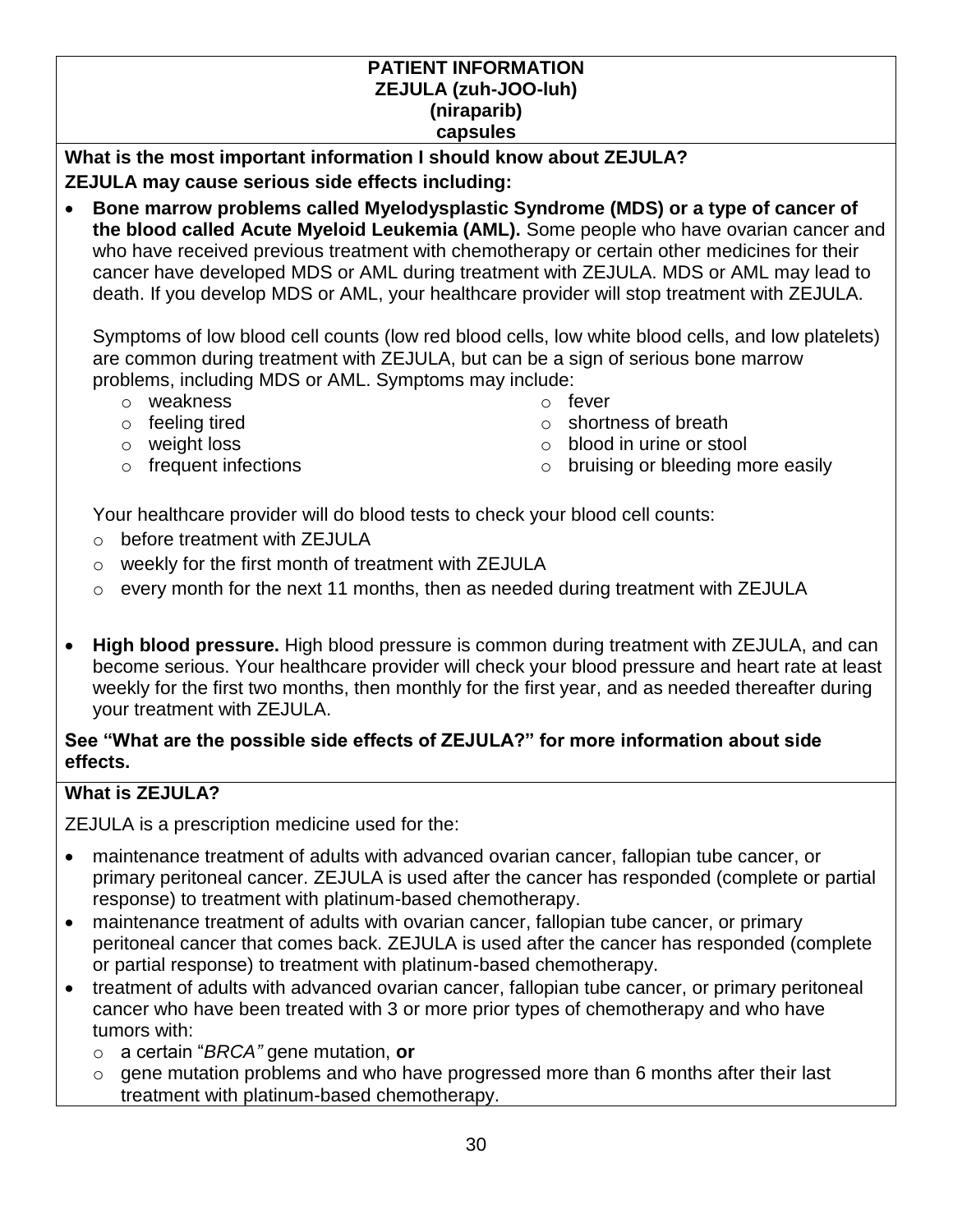Your healthcare provider will perform a test to make sure that ZEJULA is right for you. It is not known if ZEJULA is safe and effective in children.

## **Before taking ZEJULA, tell your healthcare provider about all of your medical conditions, including if you:**

- have heart problems.
- have high blood pressure.
- are pregnant or plan to become pregnant. ZEJULA can harm your unborn baby and may cause loss of pregnancy (miscarriage).
	- o If you are able to become pregnant, your healthcare provider may perform a pregnancy test before you start treatment with ZEJULA.
	- o Females who are able to become pregnant should use effective birth control (contraception) during treatment with ZEJULA and for 6 months after the last dose of ZEJULA. Talk to your healthcare provider about birth control methods that may be right for you.
	- o Tell your healthcare provider right away if you become pregnant.
- are breastfeeding or plan to breastfeed. It is not known if ZEJULA passes into your breast milk. Do not breastfeed during treatment with ZEJULA and for 1 month after the last dose of ZEJULA. Talk to your healthcare provider about the best way to feed your baby during this time.

**Tell your healthcare provider about all the medicines you take,** including prescription and overthe-counter medicines, vitamins, and herbal supplements.

## **How should I take ZEJULA?**

- Take ZEJULA exactly as your healthcare provider tells you to.
- Take ZEJULA 1 time each day, at the same time each day.
- ZEJULA may be taken with or without food.
- ZEJULA capsules should be swallowed whole. Do not chew, crush, or split ZEJULA capsules before swallowing.
- Taking ZEJULA at bedtime may help relieve any nausea symptoms you may have.
- Do not stop taking ZEJULA without first talking with your healthcare provider.
- If you miss a dose of ZEJULA, take your next dose at your scheduled time. Do not take an extra dose to make up for a missed dose.
- If you vomit after taking a dose of ZEJULA, do not take an extra dose. Take your next dose at your scheduled time.
- If you take too much ZEJULA, call your healthcare provider or go to the nearest hospital emergency room right away.

# **What are the possible side effects of ZEJULA?**

**ZEJULA can cause serious side effects, including:**

• **See "What is the most important information I should know about ZEJULA?"**

The most common side effects of ZEJULA include:

- 
- 
- constipation headache
- 
- 
- 
- 
- indigestion or heartburn sore throat
- 
- heart not beating regularly **•** changes in liver function or other blood tests
- nausea pain in your joints, muscles, and back
	-
- vomiting **•** dizziness
	- pain in the stomach area **•** change in the way food tastes
- mouth sores trouble sleeping
	- diarrhea **•** anxiety
		-
- dry mouth shortness of breath